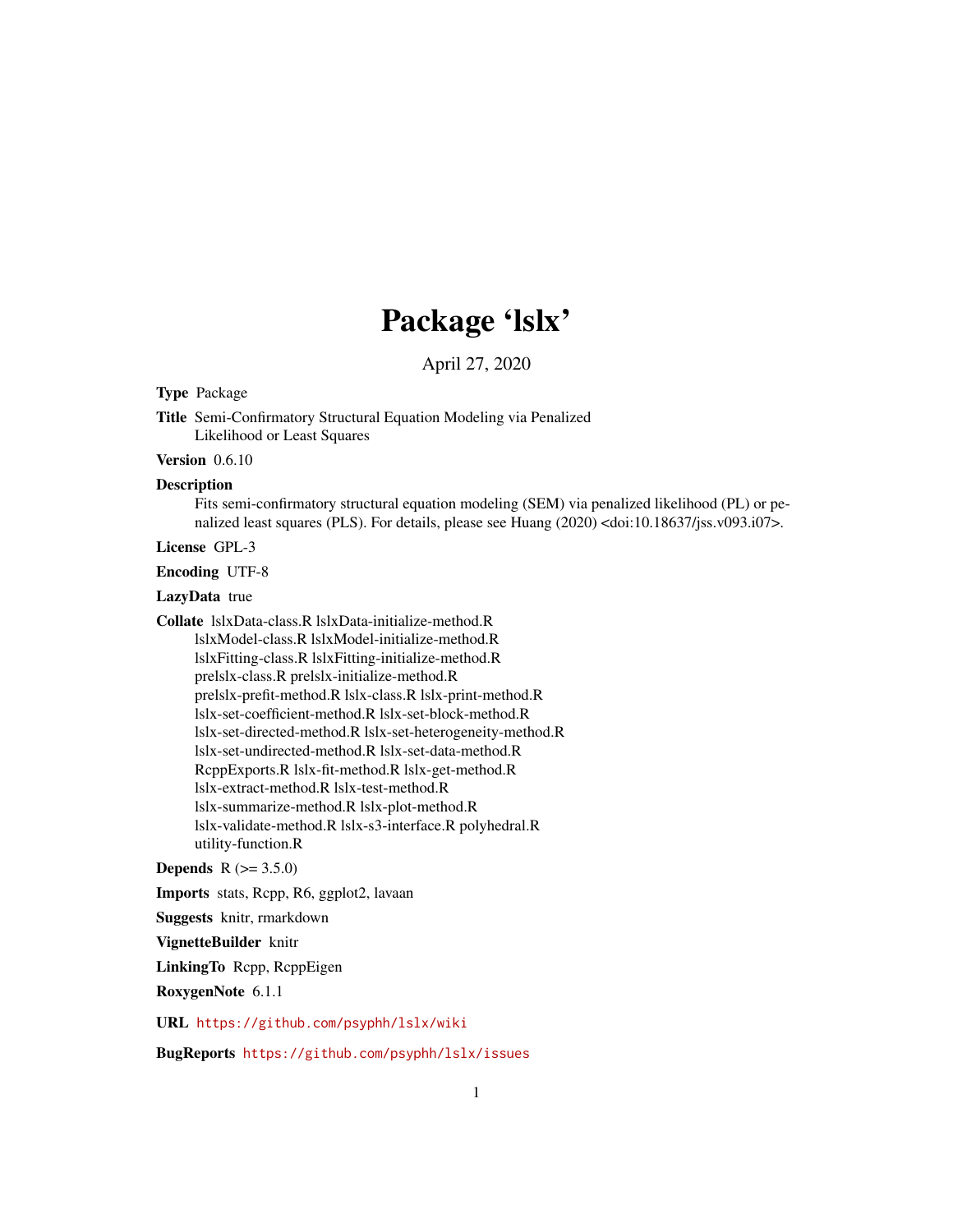<span id="page-1-0"></span>NeedsCompilation yes Author Po-Hsien Huang [cre, aut], Wen-Hsin Hu [aut]

Maintainer Po-Hsien Huang <psyphh@gmail.com>

Repository CRAN

Date/Publication 2020-04-27 12:00:02 UTC

# R topics documented:

| Index |  |  |  |  |  |  |
|-------|--|--|--|--|--|--|
|       |  |  |  |  |  |  |
|       |  |  |  |  |  |  |
|       |  |  |  |  |  |  |
|       |  |  |  |  |  |  |
|       |  |  |  |  |  |  |
|       |  |  |  |  |  |  |
|       |  |  |  |  |  |  |
|       |  |  |  |  |  |  |

coef.lslx *S3 method to extract parameter estimate from* lslx

### Description

coef.lslx() is an S3 interface for extracting parameter estimate from a lslx object.

# Usage

```
## S3 method for class 'lslx'
coef(object, selector, lambda, delta, ...)
```

| object   | A fitted 1s1x object.                                                                     |
|----------|-------------------------------------------------------------------------------------------|
| selector | A character to specify a selector for determining an optimal penalty level.               |
| lambda   | A numeric to specify a chosen optimal lambda value.                                       |
| delta    | A numeric to specify a chosen optimal lambda value.                                       |
| $\ddots$ | Other arguments. For details, please see the \$extracted_coefficient() method<br>in 1s1x. |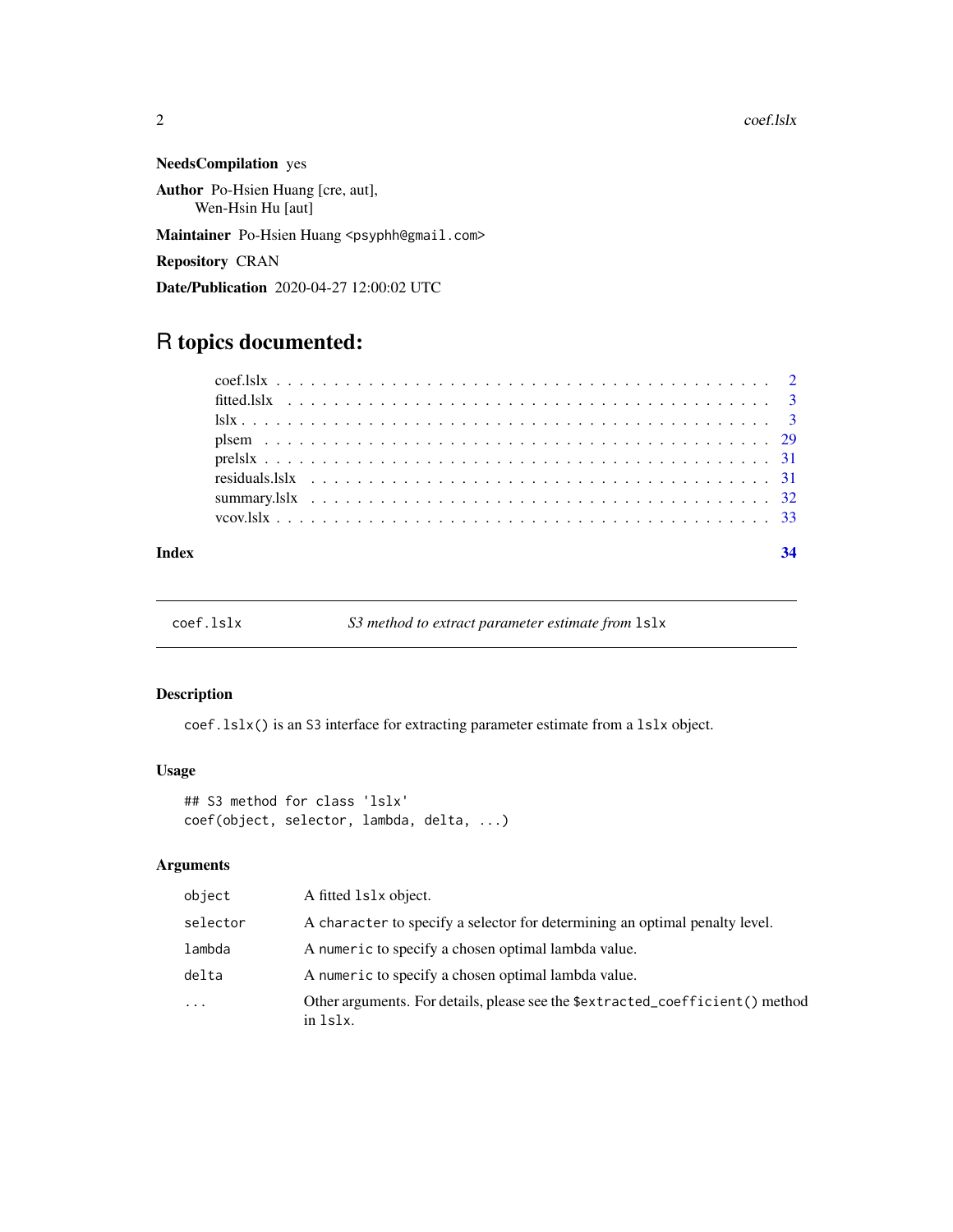<span id="page-2-0"></span>

#### Description

fitted.lslx() is an S3 interface for extracting model-implied moments from a lslx object.

#### Usage

```
## S3 method for class 'lslx'
fitted(object, selector, lambda, delta, ...)
```
#### Arguments

| object     | A fitted 1s1x object.                                                                                                                                                                                                                                                    |
|------------|--------------------------------------------------------------------------------------------------------------------------------------------------------------------------------------------------------------------------------------------------------------------------|
| selector   | A character to specify a selector for determining an optimal penalty level.<br>Its value can be any one in "aic", "aic3", "caic", "bic", "abic", "hbic", or<br>their robust counterparts "raic", "raic3", "rcaic", "rbic", "rabic", "rhbic"<br>if raw data is available. |
| lambda     | A numeric to specific a chosen optimal penalty level. If the specified lambda is<br>not in lambda_grid, a nearest legitimate value will be used.                                                                                                                         |
| delta      | A numeric to specific a chosen optimal convexity level. If the specified delta<br>is not in delta_grid, a nearest legitimate value will be used.                                                                                                                         |
| $\ddots$ . | Other arguments. For details, please see the \$extracted_implied_mean() and<br>the \$extracted_implied_cov() methods in 1s1x.                                                                                                                                            |
|            |                                                                                                                                                                                                                                                                          |

| lslx | R6 class for semi-confirmatory structural equation modeling via pe- |
|------|---------------------------------------------------------------------|
|      | nalized likelihood                                                  |

#### Description

R6 class for semi-confirmatory structural equation modeling via penalized likelihood

#### Value

Object of lslx R6 class for fitting semi-confirmatory structural equation modeling (SEM) with penalized likelihood (PL).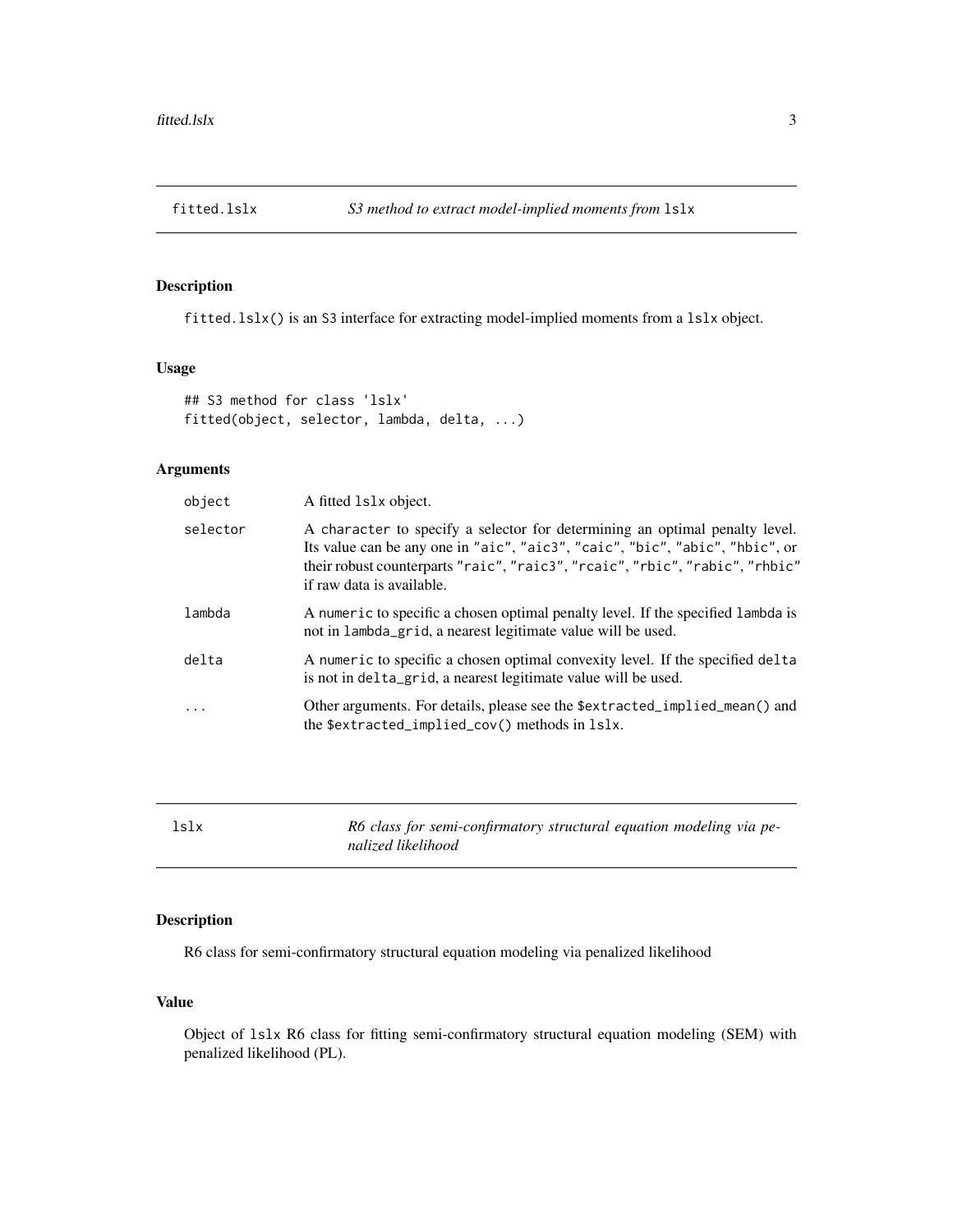#### Usage

lslx is an R6ClassGenerator for constructing an lslx object that has methods for fitting semiconfirmatory SEM. In a simpliest case, the use of lslx involves three major steps

- 1. Initialize a new lslx object by specifying a model and importing a data set. r6\_lslx <-lslx\$new(model,data)
- 2. Fit the specified model to the imported data with given fitting control.
	- r6\_lslx\$fit(penalty\_method,lambda\_grid,delta\_grid)
- 3. Summarize the fitting results with specified selector. r6\_lslx\$summarize(selector)

To cite lslx in publications use:

Po-Hsien Huang (in press). lslx: Semi-Confirmatory Structural Equation Modeling via Penalized Likelihood. Journal of Statistical Software.

#### **Overview**

lslx is a package for fitting semi-confirmatory structural equation modeling (SEM) via penalized likelihood (PL) developed by Huang, Chen, and Weng (2017). In this semi-confirmatory method, an SEM model is distinguished into two parts: a confirmatory part and an exploratory part. The confirmatory part includes all of the freely estimated parameters and fixed parameters that are allowed for theory testing. The exploratory part is composed by a set of penalized parameters describing relationships that cannot be clearly determined by available substantive theory. By implementing a sparsity-inducing penalty and choosing an optimal penalty level, the relationships in the exploratory part can be efficiently identified by the sparsity pattern of these penalized parameters. After Version 0.6.7, **Islx** also supports penalized least squares for SEM with ordianl data under delta parameterization. The technical details of **Islx** can be found in its JSS paper (Huang, 2020) <doi:10.18637/jss.v093.i07> or Vignette for Package lslx (https://cran.r-project.org/web/packages/lslx/vignettes/vignettelslx.pdf).

The main function lslx generates an object of lslx R6 class. R6 class is established via package R6 (Chang, 2017) that facilitates encapsulation object-oriented programming in R system. Hence, the lslx object is self-contained. On the one hand, lslx object stores model, data, and fitting results. On the other hand, it has many built-in methods to respecify model, fit the model to data, and test goodness of fit and coefficients. The initialization of a new lslx object requires importing a model and a data set to be analyzed. After an lslx object is initialized, build-in methods can be used to modify the object, find the estimates, and summarize fitting result. Details of object initialization is described in the section of *Initialize Method*.

In the current semi-confirmatory approach, the model specification is quite similar to the traditional practice of SEM except that some parameters can be set as penalized. Model specification in lslx mainly relies on the argument model when creating a new lslx object. After a lslx object is initialized, the initialized model can be still modified by set-related methods. These set-related methods may hugely change the initialized model by just one simple command. This two-step approach allows users specifying their own models flexibly and efficiently. Details of the model specification can be found in the sections of *Model Syntax* and *Set-Related Methods*.

Given a penalty level, **Islx** finds a PL estimate by minimizing a penalized maximum likelihood (ML) loss or a least squares loss functions (including OLS, DWLS, and WLS). The penalty function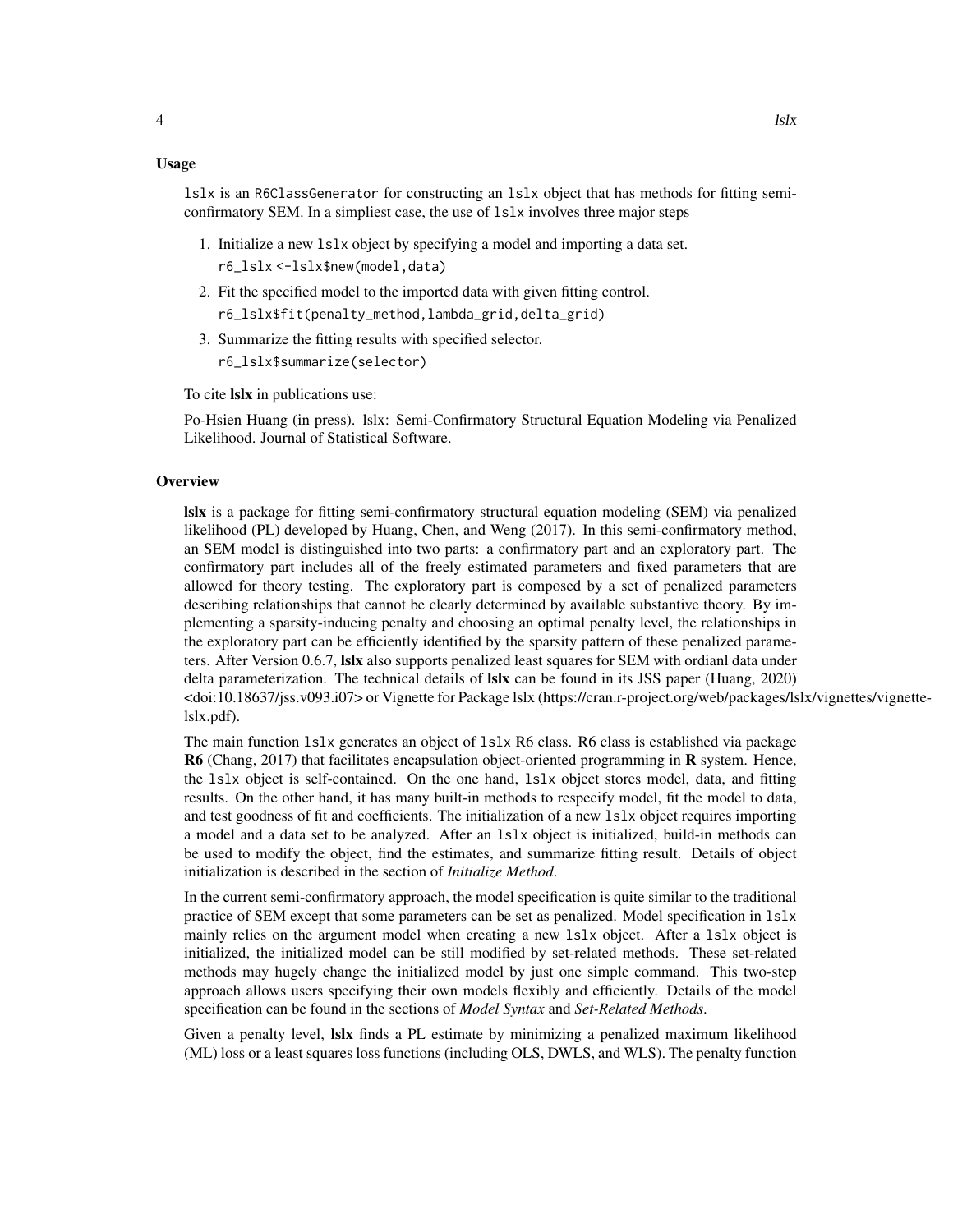can be set as lasso (Tibshirani, 1996), ridge (Hoerl & Kennard, 1970), elastic net (Zou & Hastie, 2005), or mcp (minimax concave penalty; Zhang, 2010). lslx solves the optimization problem based on an improved glmnet method (Friedman, Hastie, & Tibshirani, 2010) made by Yuan, Ho, and Lin (2012). The underlying optimizer is written by using  $\mathbf{Rcpp}$  (Eddelbuettel & Francois, 2011) and ReppEigen (Bates & Eddelbuettel, 2013). Our experiences show that the algorithm can efficiently find a local minimum provided that (1) the starting value is reasonable, and (2) the saturated covariance matrix is not nearly singular. Details of optimization algorithm and how to implement the algorithm can be found in the sections of *Optimization Algorithm* and *Fit-Related Methods*.

When conducting SEM, missing data are easily encountered. **Islx** can handle missing data problem by listwise deletion and two-step methods. Details of the methods for missing data can be found in the section of *Missing Data*.

After fitting the specified model to data under all of the considered penalty levels, an optimal penalty level should be chosen. A naive method for penalty level selection is using information criteria. Huang, Chen, and Weng (2017) have shown the asymptotic properties of Akaike information criterion (AIC) and Bayesian information criterion (BIC) in selecting the penalty level. In Islx, information criteria other an AIC and BIC can be also used. However, the empirical performances of these included criteria should be further studied. Details of choosing an optimal penalty level can be found in the section of *Penalty Level Selection*.

Given a penalty level, it is important to evaluate the goodness-of-fit of selected model and coefficients. In lslx, it is possible to make statistical inferences for goodness-of-fit and coefficients. However, the inference methods assume that no model selection is conducted, which is not true in the case of using PL. After version 0.6.4, several post-selection mehtods are available (Huang, 2019b). Details of statistical inference can be found in the sections of *Model Fit Evaluation* and *Coefficient Evaluation*. Implementations of these methods can be found in the sections of *Summarize Method* and *Test-Related Methods*.

Besides making statistical inference, lslx has methods for plotting the fitting results, include visualizing quality of optimization and the values of information criteria, fit indices, and coefficient estimates. Details of methods for plotting can be found in the section of *Plot-Related Methods*.

An object of lslx R6 class is composed by three R6 class objects: lslxModel, lslxData, and lslxFitting. lslxModel contains the specified model and lslxData object stores the imported data to be analyzed. When fitting the model to data, a reduced model and data will be sent to lslxFitting. After the underlying optimizer finishes its job, the fitting results will be also stored in lslxFitting. Since the three members are set as private, they can be only assessed by defined member functions. Other than the three members, quantities that are crucial for SEM can be also extracted, such as model-implied moments, information matrix, and etc.. Details of methods for obtaining private members and SEM-related quantities can be found in the sections of *Get-Related Methods* and *Extract-Related Methods*.

#### Model Syntax

With lslx the relationships among observed variables and latent factors are mainly specified via equation-like syntax. The creation of syntax in **Islx** is highly motivated by **lavaan** (Rosseel, 2012), a successful package for fitting SEM. However, **Islx** utilizes slightly more complex, but still intuitive operators to describe relations among variables.

## Example 1: Multiple Regression Model

Consider the first example of model that specifies a multiple regression model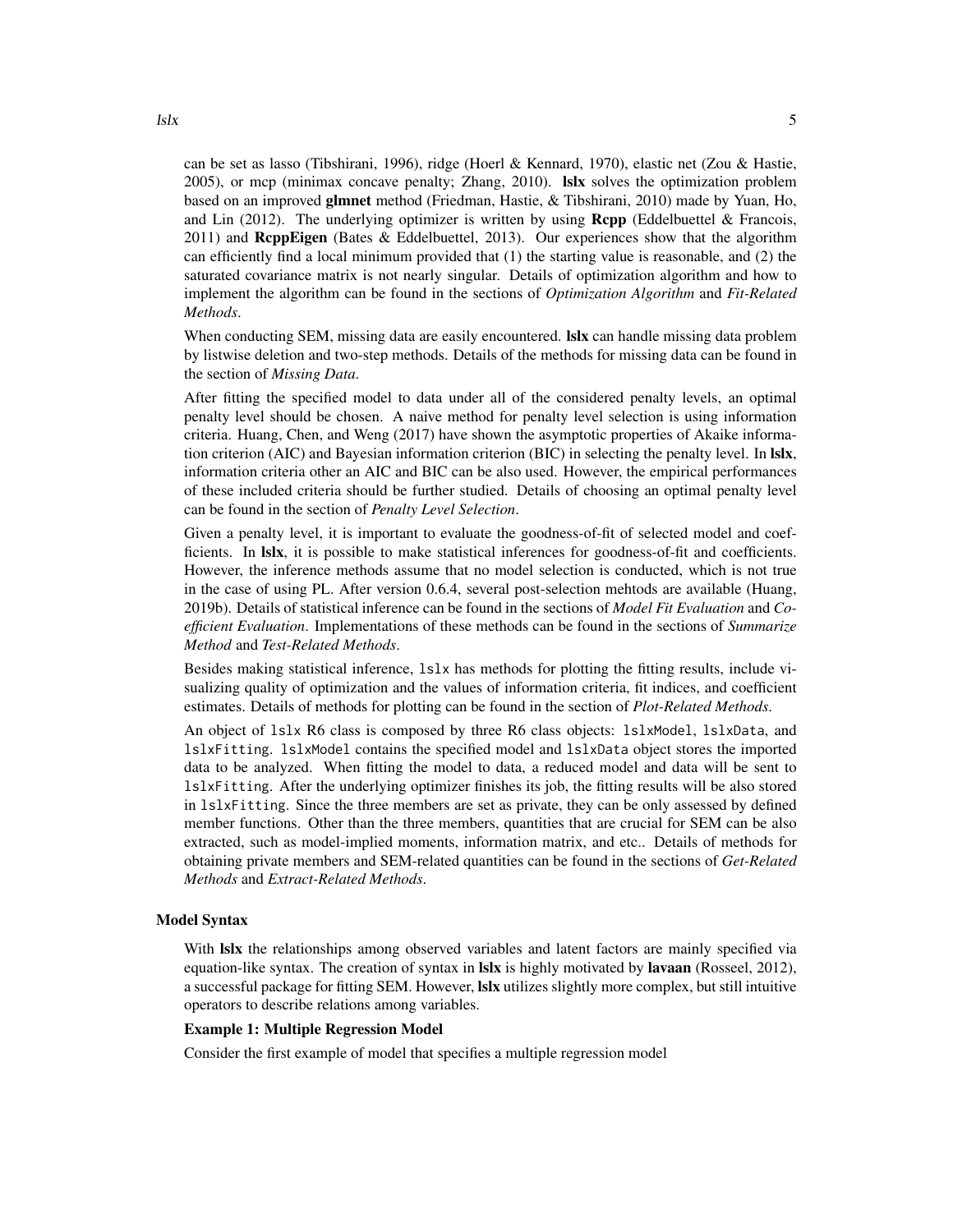#### $y \le x1 + x2$

In this example, an dependent variable y is predicted by x1 and x2. These three variables are all observed variables and should appear in the given data set. The operator <= means that the regression coefficients from the right-hand side (RHS) variables to the left-hand side (LHS) variables should be freely estimated.

Although it is a very simple example, at least four important things behind this example should be addressed:

- 1. For any endogenous variable (i.e., an variable that is influenced by any other variable), its residual term is not required to be specified. In this example, lslx recognizes y is an endogenous variable and hence the variance of corresponding residual will be set as freely estimated parameter. It is also possible to explicitly specify the variance of residual of y by  $y \le y$ . Here, the operator <=> indicates the covariance of the RHS and LHS variables should be freely estimated.
- 2. If all of the specified equations do not contain the intercept variable 1, then the intercept of each endogenous and observed variable will be freely estimated. Since the intercept variable 1 doesn't appear in this example, the intercept for y will be set as a freely estimated parameter. We can explicitly set the intercept term by  $y \le 1$ . However, under the situation that many equations are specified, once the intercept variable 1 appears in some equation, intercept terms in other equations should be explicitly specified. Otherwise, the intercepts of endogenous and observed variables in other equations will be fixed at zero.
- 3. For any set of exogeneous variables (i.e., variables that are not influenced by any other variable in the specified system), not only their variances will be freely estimated, but also their pairwise covariances will be set as freely estimated parameters. In this example, x1 and x2 are both exogeneous variables. Hence, their variance and pairwise covariances will be automatically set as freely estimated parameters. These covariances can be explicitly stated by simply  $x1 + x2 \le x1 + x2$ . The syntax parser in 1s1x will consider variance/covariance of each combination of LHS and RHS variables.
- 4. The intercepts (or means) of exogeneous and observed variables are always set as freely estimated parameters. In this example, the intercepts of x1 and x2 will be freely estimated. It can be stated explicitly by  $x1 + x2 \le 1$ . Also, the 1s1x parser will know that the intercept variable 1 has effect on all of x1 and x2.

The previous regression example can be equivalently represented by  $x1 + x2 \Rightarrow y$ . In lslx all of the directed operators can be reversed under the stage of model specification. Users can choose the directions of operators according to their own preference.

The unique feature of **Islx** is that all of the parameters can be set as penalized. To penalize all of the regression coefficients, the equation can be modified as

 $y \leq x_1 + x_2$ 

Here, the operator  $\leq$  means that the regression coefficients from the RHS variables to the LHS variables should be estimated with penalization. If only the coefficient of x1 should be penalized, we can use prefix to partly modify the equation

 $y \leq$  pen()  $* x1 + x2$ 

or equivalently

 $y \le x1 + free() * x2$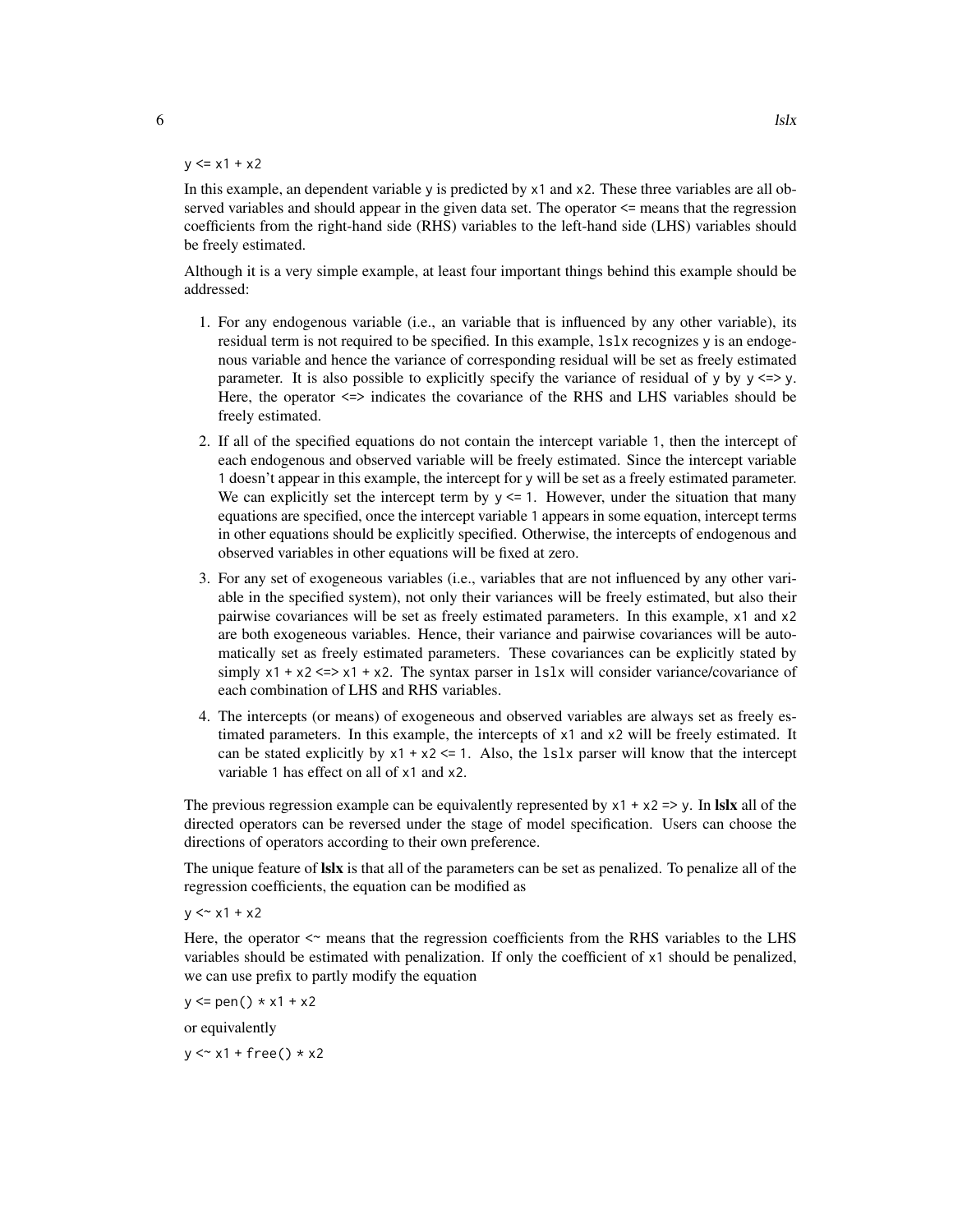Both pen() and free() are prefix to modify the **lslx** operators. pen() makes the corresponding parameter to be penalized and free() makes it to be freely estimated. Inside the parentheses, starting values can be specified. Any prefix must present before some variable name and divided by asterisk \*. Note that prefix can appear in the either RHS or LHS of operators and its function can be 'distributed' to the variables in the other side. For example, free()  $\star$  y  $\lt \sim$  x1 + x2 will be interpreted as that all of the coefficients should be freely estimated. However, any prefix cannot simultaneously appear on both sides of operators, which may result in an ambiguity specification.

#### Example 2: Factor Analysis Model

Now, we consider another example of equation specification.

$$
y1 + y2 + y3 \leq z
$$

- $y4 + y5 + y6 \leq z$ : f2
- $y7 + y8 + y9 \leq z$ : f3

This example is a factor analysis model with nine observed variables and three latent factors. In **lslx**, defining a latent factor can be through the operator  $\leq$ : which means that the RHS factor is defined by LHS observed variables. The observed variables must be presented in the given data set. Of course, f1 can be equivalently defined by  $f1 := > y1 + y2 + y3$ .

As addressed in the first example, the lslx parser will automatically set many parameters that are not directly presented in these equations.

- 1. In this example, all of the observed variables are directed by some latent factor and hence they are endogenous. The variances of their residuals will be set as freely estimated parameters. Also, their intercepts will be freely estimated since no intercept variable 1 presents in the specified equations.
- 2. The three latent factors f1, f2, and f3 are exogenous variables. Their pairwise covariances will be also set as freely estimated parameters. However, because they are latent but not observed, their intercepts will be fixed at zero. If user hope to estimate the latent factor means, they should add an additional equation  $f1 + f2 + f3 \le 1$ . After adding this equation, on the one hand, the latent intercepts will be set as free as indicated by that equation. On the other hand, since intercept variable 1 now presents in the specified equations, the intercepts for the endogenous and observed variables will be then fixed at zero.

So far, the specification for the factor analysis model is not complete since the scales of factors are not yet determined. In SEM, there are two common ways for scale setting. The first way is to fix some loading per factor. For example, we may respecify the model via

fix(1)  $* y1 + y2 + y3 \le i$ : f1

 $fix(1) * y4 + y5 + y6 \leq: f2$ 

$$
fix(1) * y7 + y8 + y9 \leq: f3
$$

The prefix fix(1) will fix the corresponding loadings to be one. Simply using  $1 \times y1$  will be also interpreted as fixing the loading of y1 at one to mimic **lavaan**. The second way for scale setting is fixing the variance of latent factors, which can be achieved by specifying additional equations

$$
fix(1)*f1<=f1
$$

$$
fix(1)*f2\llp>f2
$$

 $fix(1) * f3 \leq > f3$ 

Note that in the current version of **Islx**, scale setting will be not made automatically. Users must accomplish it manually.

 $\frac{1}{2}$ lslx  $\frac{1}{2}$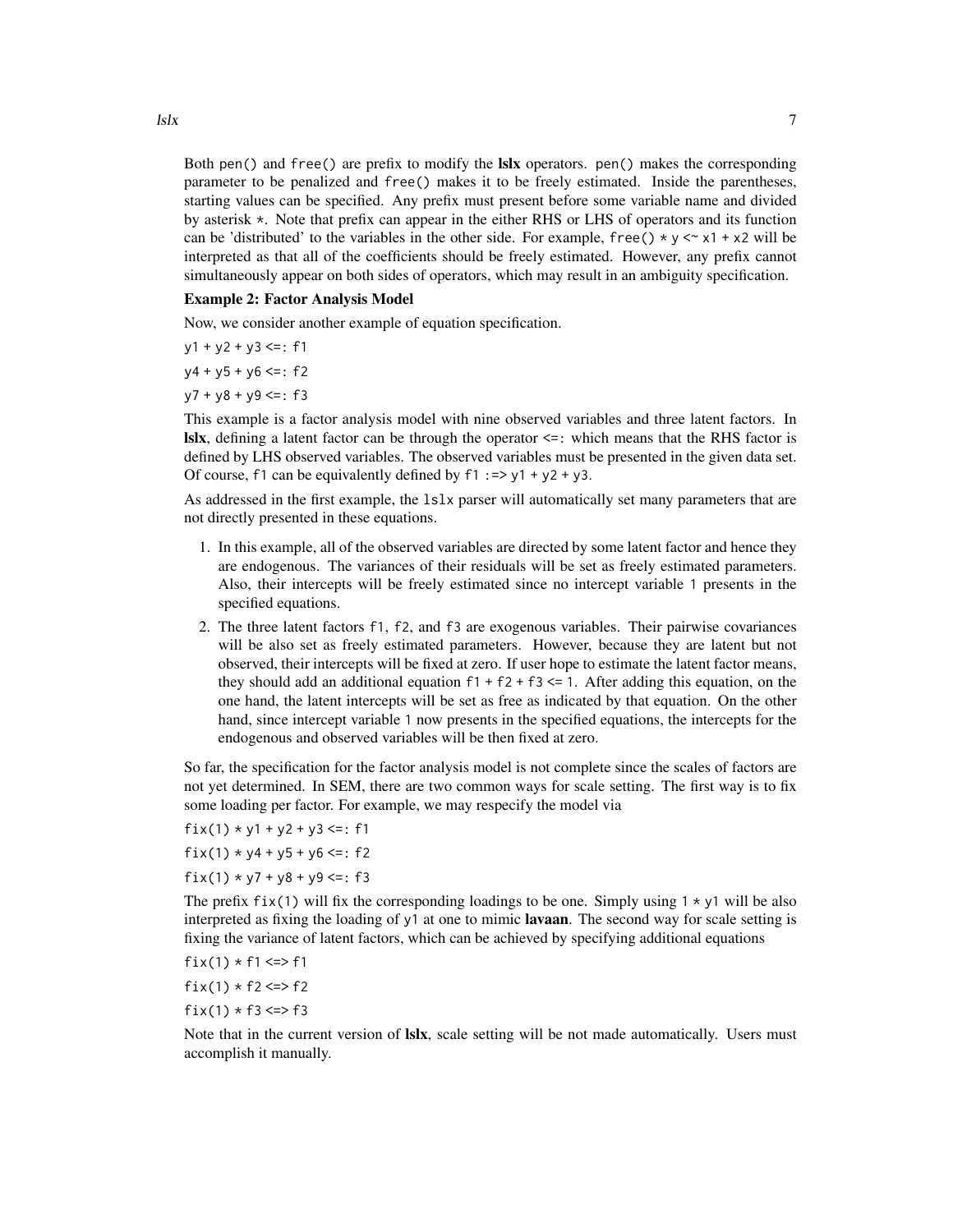When conducting factor analysis, we may face the problem that each variable may not be influenced by only one latent factor. The semi-confirmatory factor analysis, which penalizes some part of loading matrix, can be applied in this situation. One possible model specification for the semiconfirmatory approach is

```
y1 + y2 + y3 \leq z: f1
y4 + y5 + y6 \leq z: f2
y7 + y8 + y9 \leq z: f3
y4 + y5 + y6 + y7 + y8 + y9 \leq r: f1
y1 + y2 + y3 + y7 + y8 + y9 \leq t: f2
y4 + y5 + y6 + y7 + y8 + y9 \leq x: f3
fix(1) * f1 \le x \le f1fix(1) * f2 \leq F2fix(1) * f3 \leq > f3
```
In this specification, loadings in the non-independent cluster will be also estimated but with penalization.

After version 0.6.3, **Islx** supports basic **lavaan** operators. The previous model can be equivalently specified as

f1 =  $-y1 + y2 + y3$ f2 =  $\sim$  y4 + y5 + y6 f3 =  $\sim$  y7 + y8 + y9 pen()  $*$  f1 =  $*$  y4 + y5 + y6 + y7 + y8 + y9 pen()  $*$  f2 =  $*$  y1 + y2 + y3 + y7 + y8 + y9 pen()  $*$  f3 =  $*$  y4 + y5 + y6 + y7 + y8 + y9 f1  $\sim$  1  $\star$  f1 f2  $~-1$   $~+$  f2 f3  $~7$  1  $~*$  f3

#### Example 3: Path Models with both Observed Variables and Latent Factors

In the third example, we consider a path model with both observed variables and latent factors

 $fix(1) * y1 + y2 + y3 \leq: f1$  $fix(1) * y4 + y5 + y6 \leq: f2$ fix(1)  $* y7 + y8 + y9 \le i$ : f3  $f3 \leq f1 + f2$  $f1 + f2 + f3 < x1 + x2$ f1  $\le$  > f2

The first three equations specify the measurement model for y1 - y9 and f1 - f3. The forth equation describes the relations among latent factor. The fifth equation sets all the coefficients from x1 - x2 to f1 - f3 to be penalized. The final equation states that the covariance of residuals of f1 and f2 is estimated with penalization, which is achieved by the operator  $\langle \sim \rangle$ .

Like Example 1 and 2, many parameters in the current example are automatically set by **Islx**.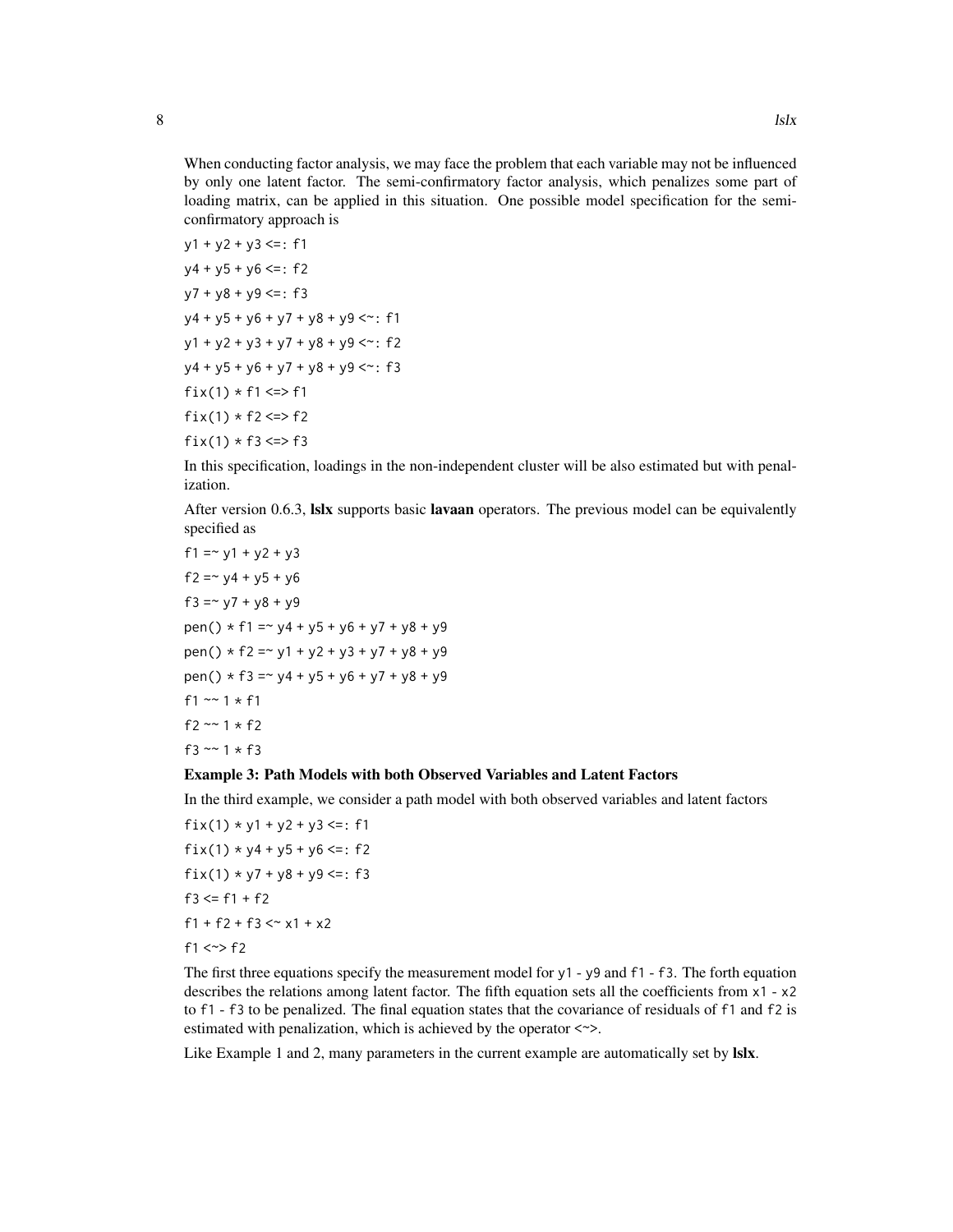- 1. Because y1 y9 and f1 f3 are all endogenous, the variances of their residuals will be treated as freely estimated parameters. Also, due to the non-presence of intercept variable 1, the intercept of y1 - y9 will be set as free parameters and the intercept of f1 - f3 will be set as zero.
- 2. The variance, intercepts, and pairwise covariances of exogenous and observed variables x1 x2 will be all estimated freely.

In this example, we can see that model specification in Islx is quite flexible. Like usual SEM, users can specify their models according some substantive theory. If no theory is available to guide the relationships in some part of the model, the semi-confirmatory approach can set this part as exploratory by setting the corresponding parameters as penalized.

#### Example 4: Multi-Group Factor Analysis Model

In the fourth example, we consider a multi-group factor analysis model.

fix(1)  $*$  y1 + y2 + y3 <=: f1  $fix(1) * y4 + y5 + y6 \leq: f2$  $fix(1) * y7 + y8 + y9 \leq: f3$ 

The syntax specifies a factor analysis model with nine observed variables and three latent factors. Loadings for y2, y3, y5, y6, y8, and y9 are freely estimated in both groups. Loadings for y1, y4, and y7 are set as fixed for scale setting in both groups. You may observe that the syntax for multi-group analysis is the same as that for single group analysis. That is true because in **Islx** a multi-group analysis is mainly identified by specifying a group variable. If the imported data can be divided into several samples based on some group variable (argument group\_variable in new method, please see the section of *Initialize Method*) for group labeling, lslx will automatically conduct multi-group analysis (see example of *Semi-Confirmatory Multi-Group Factor Analysis* in the Section of *Examples*).

Sometimes, we may hope to specify different model structures for the two groups. It can be achieved by using vector version of prefix, which is also motivated by the syntax in **lavaan**. For example, if we hope to restrict the loading for  $y^2$  to be 1 in the first group but set it as freely estimate parameter in the second group. Then we may use

```
fix(1) * y1 + c(fix(1), free()) * y2 + y3 \leq:f1
```
Note that the order of groups is important here. Since Islx treats the group variable as factor, its order is determined by the sorted name of groups. For example, if three groups c, a, and b are considered, then the first group is a, the second is b, and the third is c.

In the current version of Islx, coefficient constraints cannot be imposed. It seems that testing coefficient invariance across groups is impossible in **Islx**. However, the present package parameterizes group coefficients in different way compared to other SEM software (Huang, 2018). Under Islx, each group coefficient is decomposed into a sum of a reference component and an increment component. If the reference component is assumed to be zero, the increment component represents the group coefficient, which is equivalent to the usual parameterization in other software solutions. On the other hand, if some group is set as reference (argument reference\_group in new method, please see the section of *Initialize Method*), then the reference component now represents the group coefficient of the reference group and other increment components represent the differences from the reference group. The coefficient invariance across groups can be evaluated by examining the value or sparsity of the corresponding increment component.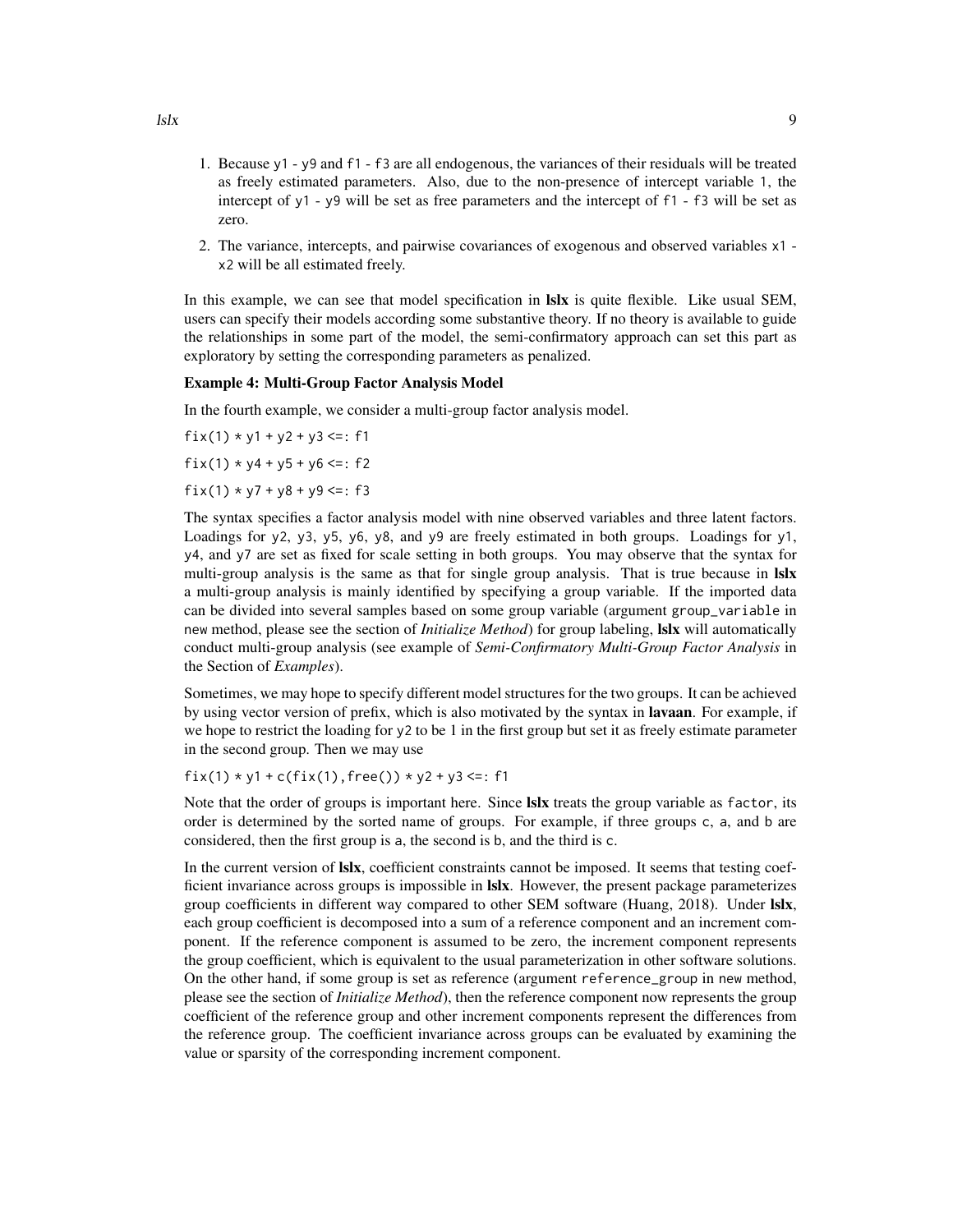#### Optimization Algorithm

Let  $\theta$  denote the vector of model parameter. **Islx** tries to find a PL estimate for  $\theta$  by minimizing the objective function  $objective(\theta, \lambda) = loss(\theta) + regularizer(\theta, \lambda)$  where loss is the ML loss function, regularizer is a regularizer, possibly lasso (Tibshirani, 1996) or mcp (Zhang, 2010), and  $\lambda$  is a regularization parameter. The optimization algorithm for minimizing the PL criterion is based on an improved glmnet method (Friedman, Hastie, & Tibshirani, 2010) made by Yuan, Ho, and Lin (2012). The algorithm can be understood as a quasi-Newton method with inner loop and outer loop. The inner loop of the algorithm derives a quasi-Newton direction by minimizing a quadratic approximated objective function via coordinate descent. To save the computation time, the Hessian matrix for the quadratic term is approximated by the identity matrix, the Broyden-Fletcher-Goldfarb-Shanno (BFGS) method, or the expected Hessian (Fisher scoring). Although the computational cost of BFGS approximation is much smaller than calculating expected hessian, our experience shows that the two methods perform similarly in terms of computation time because more outer iterations are required for BFGS. The inner loop stops if the change of the derived direction is quite small. The outer loop of the algorithm updates the value of parameter estimate via the derived quasi-Newton direction and Armijo's rule. The outer loop stops if the maximal absolute element of subgradient of objective function is smaller than the specified tolerance. The minimizer is the so-called PL estimates. Note that the PL estimates is a function of penalty level, i.e., PL estimates can vary under different penalty levels. An optimal penalty level can be chosen by using model selection criterion.

In **Islx**, PL estimates under each penalty level and convexity level specified by user will be calculated. The convexity levels will be sorted from large to small based on the suggestion of Mazumder (2011). The previous obtained PL estimate will be used as warm start for further minimization problem. Since the solution path is continuous, the warm start can speed up the convergence of minimization (see Friedman, Hastie, & Tibshirani, 2010).

#### Missing Data

When conducting SEM, it is easy to encounter the problem of missing data. In **Islx**, missing data can be handled by the listwise deletion method and the two-stage method (Yuan & Bentler, 2000). The listwise deletion method only uses fully complete observations for further SEM analysis. If the missing mechanism is missing completely at random (MCAR; Rubin, 1976), the listwise deletion method can yield a consistent estimator. The two-stage method first calculates the saturated moments by minimizing the likelihoods based on all of the available observations and then use the obtained saturated moment estimates for further SEM analysis. Under the assumption of missing at random (MAR; Rubin, 1976), it has been shown that the two-stage method can yield a consistent estimate. In addition, the standard errors of coefficients can be also consistently estimated if a correct asymptotic covariance of saturated moments is used. Because the two-stage approach is generally valid and efficient compared to the listwise deletion method, lslx set the two-stage method as default for handling the missing data problem. The current version also supports the use of auxiliary variables (see Savalei & Bentler, 2008). If the two-stage method is implemented, the standard error formula will be corrected for the presence of missing data (see Yuan & Lu, 2008 for technical details).

So far, **Islx** doesn't include the full-information maximum likelihood (FIML) method for missing values. One reason is that PL can be computationally intensive if many penalty levels are considered. The additional E-step in each iteration of FIML makes the problem worse. Another reason is that the two-step method has been shown to outperform FIML in simulation settings (Savalei  $\&$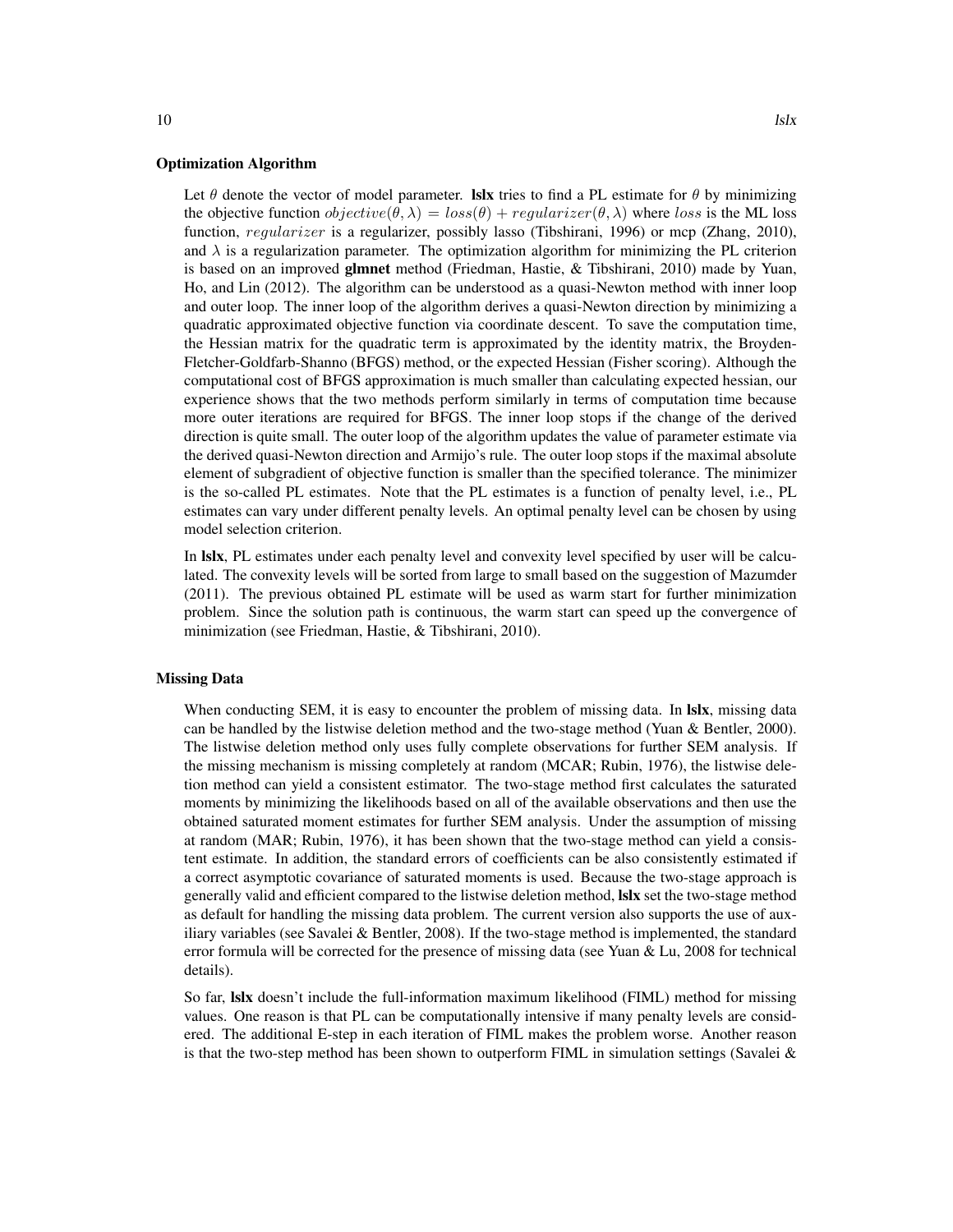Falk, 2014). Therefore, we tend to believe that the implementation of FIML in PL may not bring further advantages over the two-step method.

#### Penalty Level Selection

Penalty level selection in **Islx** is based on optimizing the value of some information criterion. Many information criteria are available for this task. In the current version, available information criteria are

aic Akaike Information Criterion (Akaike, 1974)

$$
AIC(\theta) = loss(\theta) - (2/N) * df(\theta)
$$

aic3 Akaike Information Criterion with Penalty Being 3 (Sclove, 1987)

$$
AIC3(\theta) = loss(\theta) - (3/N) * df(\theta)
$$

caic Consistent Akaike Information Criterion (Bozdogan, 1987)

$$
CAIC(\theta) = loss(\theta) - ((log(N) + 1)/N) * df(\theta)
$$

bic Bayesian Information Criterion (Schwarz, 1978)

$$
BIC(\theta) = loss(\theta) - (log(N)/N) * df(\theta)
$$

abic Adjusted Bayesian Information Criterion (Sclove, 1987)

$$
ABIC(\theta) = loss(\theta) - (log((N+2)/24)/N) * df(\theta)
$$

hbic Haughton Bayesian Information Criterion (Haughton, 1997)

$$
HBIC(\theta) = loss(\theta) - (log(N/\pi)/N) * df(\theta)
$$

where

- $N$ : total number of sample size;
- $G$ : total number of group;
- $loss(\theta)$ : the loss value under estimate  $\theta$ ;
- $df(\theta)$ : the degree of freedom defined as (1)  $G * P * (P + 3)/2 e(\theta)$  with  $e(\theta)$  being the number of non-zero elements in  $\theta$  for Lasso and MCP; or (2) the expectation of likelihood ratio statistics with ridge for ridge and elastic net.

Note the formula for calculating the information criteria in lslx are different to other software solutions. The loss function value is used to replace the likelihood function value and hence the penalty term is also divided by sample size  $N$ . For each information criterion, a robust version is calculated if raw data is available. Their corresponding names are raic, raic3, rcaic, rbic, rabic, and rhbic with "r" standing for "robust". These robust criteria use the Satorra-Bentler scaling factor for correcting degree of freedom. For the case of normal data and correctly specified model, the two versions will be the same asymptotically.

Huang, Chen, and Weng (2017) have study the asymptotic behaviors of aic and bic under penalized estimation. They show that under suitable conditions, aic can select a model with minimum expected loss and bic can choose the most parsimonious one from models that attain the minimum expected loss. By the order of penalty term, we may expect: (1) the large sample behaviors of aic3 and tic will be similar to aic; and (2) the asymptotic behaviors of caic, abic, and hbic will be similar to bic. However, their small-sample performances require further studies.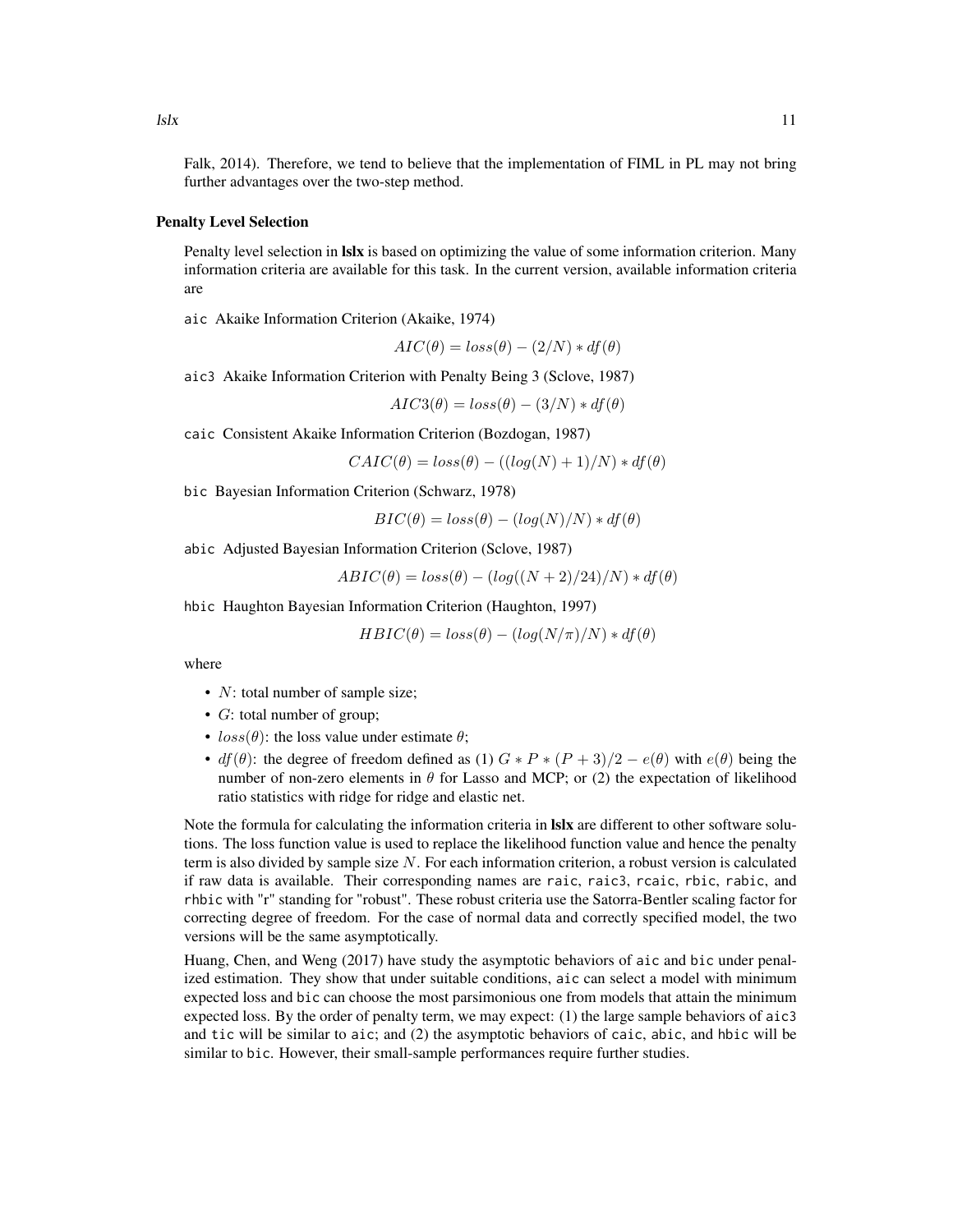#### Model Fit Evaluation

Given a chosen penalty level, we may evaluate the overall model fit by using fit indices. In the current version, available fit indices for model evaluation are

rmsea Root Mean Square Error of Approximation (Steiger, 1998; Steiger & Lind, 1980)

$$
RMSEA(\theta) = \sqrt{(G * max(logs(\theta)/df(\theta) - 1/N, 0))}
$$

cfi Comparative Fit Index (Bentler, 1990)

$$
CFI(\theta) = (max(log_{50} - df_0/N, 0) - max(log_{5}(\theta) - df(\theta)/N, 0)) / max(log_{50} - df_0/N, 0)
$$

nnfi Non-Normed Fit Index (Tucker & Lewis, 1973)

$$
NNFI(\theta) = (loss_0/df_0 - loss(\theta)/df(\theta))/(loss_0/df_0 - 1/N)
$$

srmr Standardized Root Mean of Residual (Bentler, 1995)

$$
SRMR(\theta) = \sqrt{(\sum_{g} w_g \sum_{i} \sum_{j \leq i} ((\sigma_{gij} - s_{gij})^2 / (\sigma_{gii} * \sigma_{gjj})) / (G * P * (P + 1)/2)) + \sum_{g} w_g \sum_{i} ((\mu_{gi} - m_{gi})^2 / \sigma_{gii}) / (G * P))}
$$

where

- *N*: total number of sample size;
- *G*: total number of groups;
- P: number of observed variables;
- $w_q$ : sample weight of group  $q$ ;
- $loss(\theta)$ : the loss value under estimate  $\theta$ ;
- $\#(\theta)$ : the number of non-zero elements in  $\theta$ ;
- $df(\theta)$ : the degree of freedom defined by  $G * P * (P + 3)/2 \#(\theta)$ ;
- $loss_0$ : the loss value under baseline model;
- $df_0$ : the degree of freedom under baseline model;
- $\sigma_{qij}$ : the  $(i, j)$  element of model implied covariance at group g;
- $s_{qij}$ : the  $(i, j)$  element of sample covariance at group g;
- $\mu_{gi}$ : the *i* element of model implied mean at group *g*;
- $m_{qi}$ : the *i* element of sample mean at group *g*;

In lslx, the baseline model is the model that assumes a diagonal covariance matrix and a saturated mean. Hence, the baseline model may not be appropriate if users hope to evaluate the goodness-offit of mean structure.

It is also possible to test overall model fit by formal statistical test. In the current version, statistical tests for likelihood ratio (LR) and root mean square error of approximation (RMSEA) can be implemented. If raw data is available, lslx calculates mean-adjusted versions of LR statistic (Satorra & Bentler, 1994) and RMSEA intervals (Brosseau-Liard, Savalei & Li, 2012; Li & Bentler, 2006). It should be noted that the classical tests may not be valid after penalty level selection because the task of penalty level selection may destroy the sampling distribution of test statistics (see Pötscher, 1991 for discussion). Valid post model selection inference methods require further development.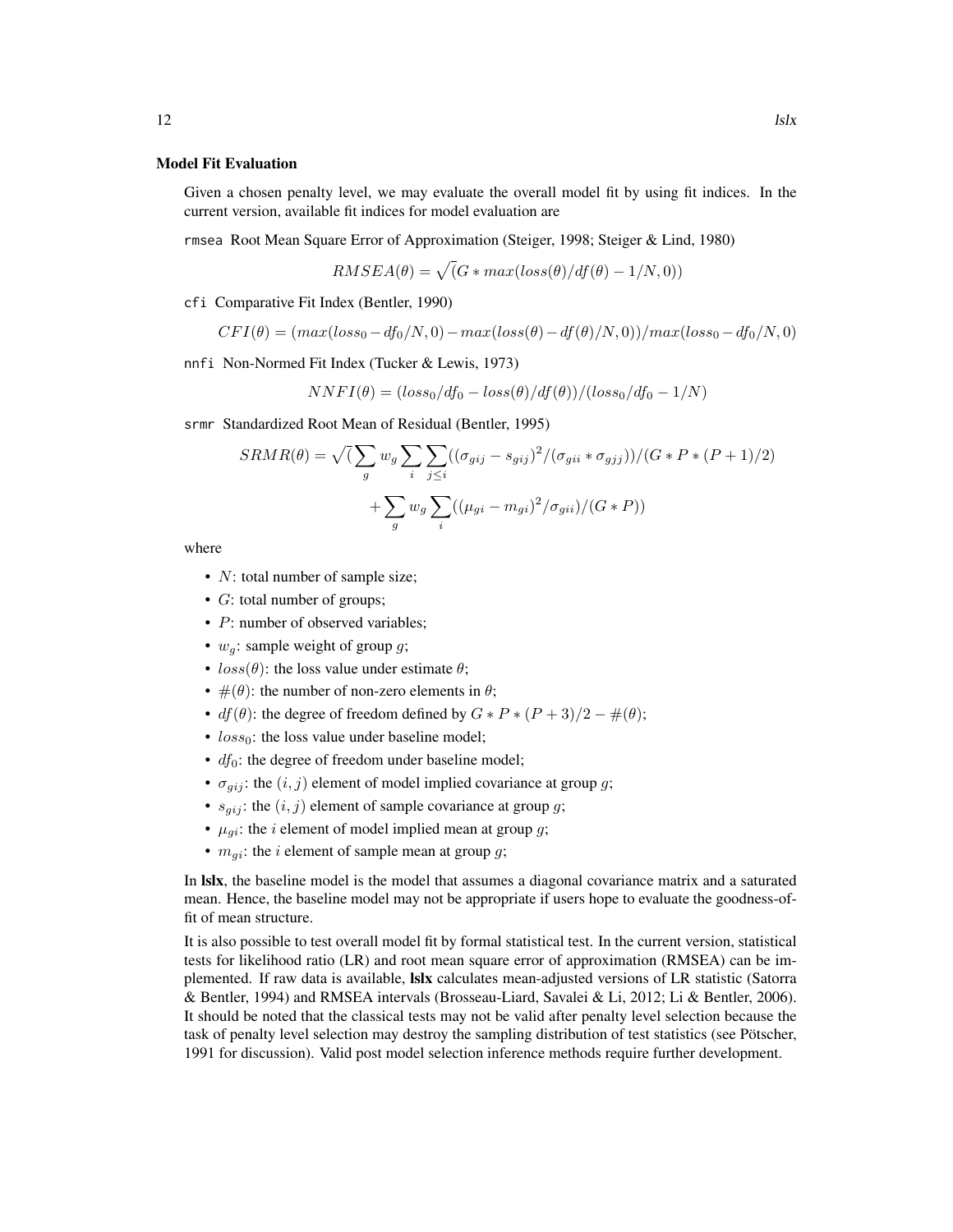#### Coefficient Evaluation

Given a chosen penalty level, we may evaluate the significance of coefficients (or parameters). In the current version, standard errors based on the expected/observed Fisher information matrix and the sandwich formula are available (see Yuan & Hayashi, 2006 for discussion). Because the sandwich formula is generally valid compared to the approaches based on Fisher information, **Islx** uses the sandwich formula as default whenever raw data is available. Note that sandwich covariance matrix in lslx is calculated based on Equation (14) in Yuan and Hayashi (2006) but not Equation (2.12a) in Browne (1984) to accommodate the potential model misspecification. Again, the significance tests may not be valid after penalty level selection. After version 0.6.4, several post-selection mehtods are available (Huang, in press), inlcuding PoSI method with Scheffe constant (Berk, Brown, Buja, Zhang, & Zhao, 2013) and Polyhedral method (Lee, Sun, Sun, & Taylor, 2016).

#### Initialize Method

\$new(model, data, numeric\_variable, ordered\_variable, group\_variable, reference\_group, weight\_variable, auxiliary\_variable, sample\_cov, sample\_mean, sample\_size, sample\_moment\_acov, verbose = TRUE)

#### Arguments

model A character with length one to represent the model specification.

- data A data.frame of raw data. It must contains variables specified in model (and possibly the variables specified by group\_variable and weight\_variable).
- numeric\_variable A character to specify which response variables should be transfromed into numeric.
- ordered\_variable A character to specify which response variables should be transfromed into ordered.
- weight\_variable A character with length one to specify what variable is used for sampling weight.
- auxiliary\_variable A character to specify what variable(s) is used as auxiliary variable(s) for estimating saturated moments when missing data presents and two-step method is implemented. Auxiliary variable(s) must be numeric. If any categorical auxiliary is considered, please transform it into dummy variables before initialization.
- group\_variable A character with length one to specify what variable is used for labeling group.
- reference\_group A character with length one to specify which group is set as reference.
- sample\_cov A numeric matrix (single group case) or a list of numeric matrix (multi-group case) to represent sample covariance matrixs. It must have row and column names that match the variable names specified in model.
- sample\_mean A numeric (single group case) or a list of numeric (multi-group case) to represent sample mean vectors.
- sample\_size A numeric (single group case) with length one or a list of numeric (multi-group case) to represent the sample sizes.
- sample\_moment\_acov A numeric matrix (single group case) or a list of numeric matrix (multigroup case) to represent asymptotic covariance for moments.
- verbose A logical to specify whether messages made by lslx should be printed.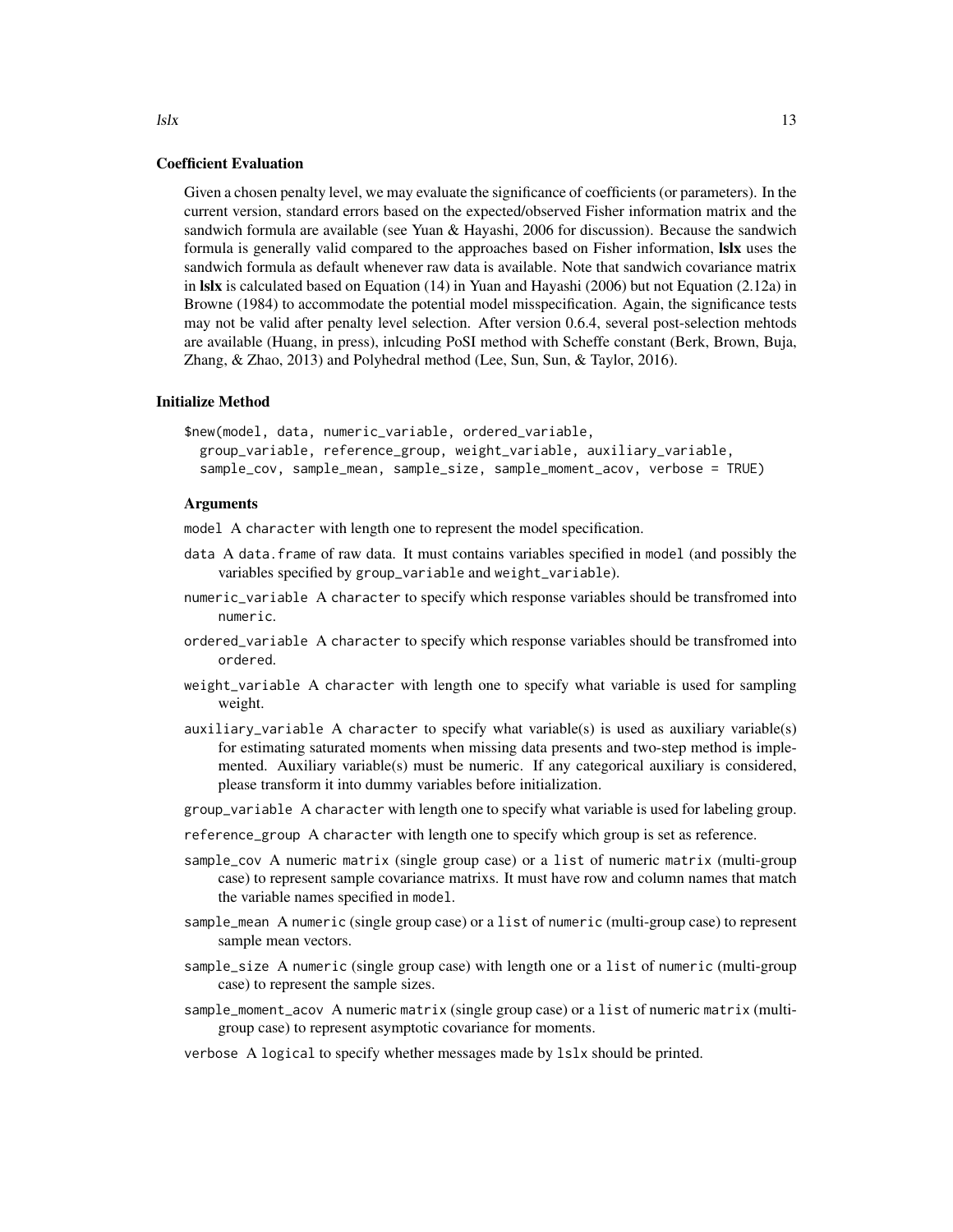\$new() initializes a new object of lslx R6 class for fitting semi-confirmatory structural equation modeling (SEM). In most cases, a new lslx object is initialized by supplying model and data. For details of syntax for model specification, see the section of *Model Syntax*. By default, types of response variables (numeric versus ordered) will be infered according to the imported data.frame. If users hope to transform variables types in lslx, numeric\_variable and ordered\_variable can be used. When multi-group analysis is desired, argument group\_variable should be given to specify what variable is used for labeling group. Argument reference\_group can be used to set reference group. Note that if some group is set as reference, the coefficients in other groups will represent increments from the reference. When the missingness of data depends on some other variables, auxiliary\_variable can be used to specify auxiliary variables for estimate saturated moments. For details of missing data, see the section of *Missing Data*. If raw data is not available, lslx also supports initialization via sample moments. In that case, sample\_cov and sample\_size are required. If sample\_mean is missing under moment initialization, it is assumed to be zero.

#### Set-Related Methods

```
$free_coefficient(name, start, verbose = TRUE)
$penalize_coefficient(name, start, verbose = TRUE)
$fix_coefficient(name, start, verbose = TRUE)
```
\$free\_directed(left, right, group, verbose = TRUE) \$penalize\_directed(left, right, group, verbose = TRUE) \$fix\_directed(left, right, group, verbose = TRUE)

\$free\_undirected(both, group, verbose = TRUE) \$penalize\_undirected(both, group, verbose = TRUE) \$fix\_undirected(both, group, verbose = TRUE)

\$free\_block(block, group, type, verbose = TRUE) \$penalize\_block(block, group, type, verbose = TRUE) \$fix\_block(block, group, type, verbose = TRUE)

\$free\_heterogeneity(block, group, verbose = TRUE) \$penalize\_heterogeneity(block, group, verbose = TRUE) \$fix\_heterogeneity(block, group, verbose = TRUE)

#### Arguments

name A character to indicate which coefficients should be reset.

- start A numeric to specify starting values. The length of start should be one or match the length of name to avoid ambiguity. If start is missing, the starting value will be set as (1) NA for free or penalized coefficient; and (2) 0 for fixed coefficient.
- left A character to indicate variable names in the left-hand side of operator "<-".

right A character to indicate variable names in the right-hand side of operator "<-".

both A character to indicate variable names in both side of operator "<->".

group A character to indicate group names that the specified relations belong to.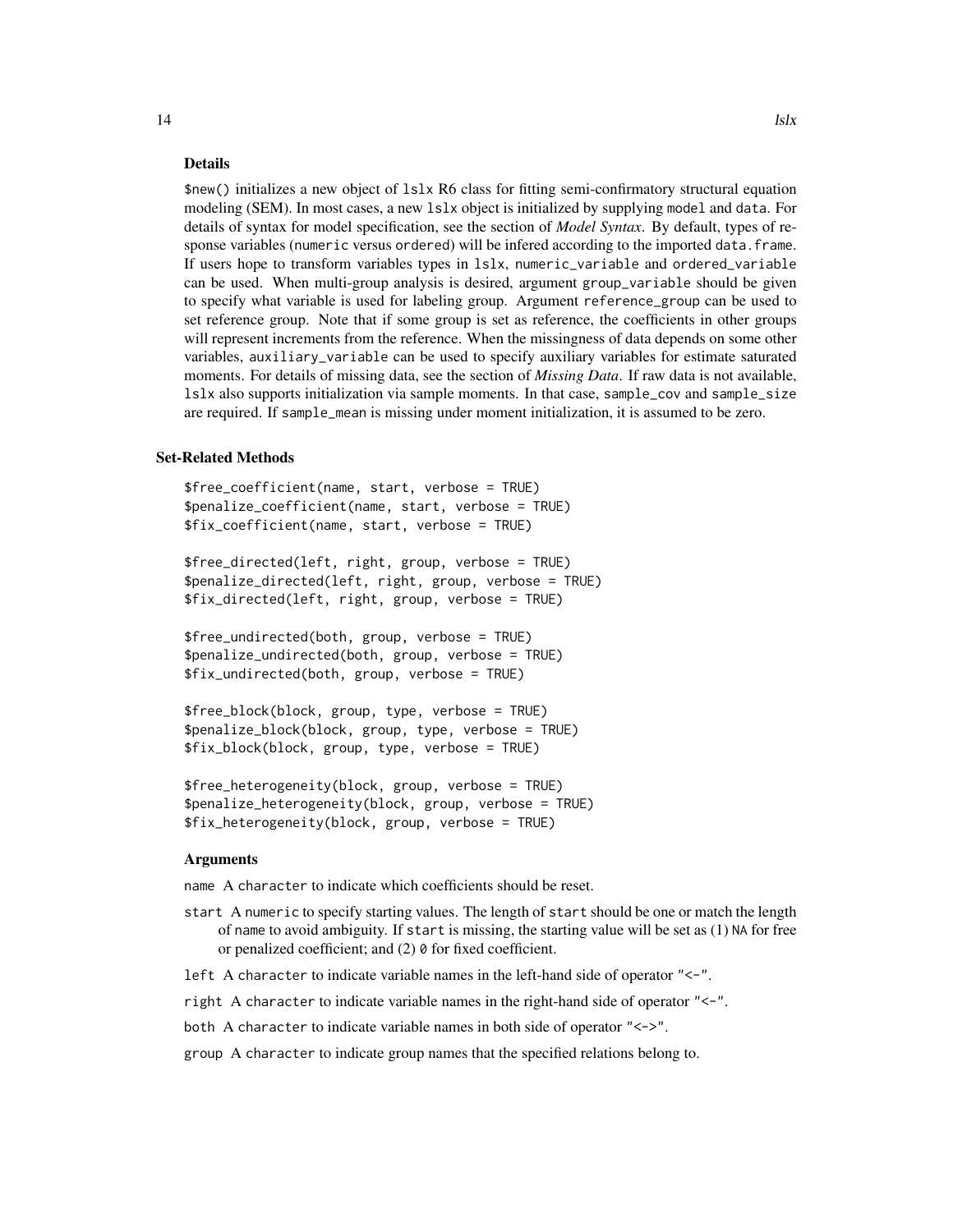- block A character with length one to indicate a block such that the corresponding target coefficient will be reset. Its value must be "f<-1", "y<-1", "f<-f", "f<-y", "y<-f", "y<-y", "f<->f", "f<->y", "y<->f", or "y<->y".
- type A character to indicate which type of parameter should be changed in the given block. Its value must be "free", "fixed", or "pen". If type is not specified, the types of all parameters in the given block will be modified.
- verbose A logical to specify whether messages made by lslx should be printed.

Set-related methods include several member functions that can be used to modify the initialized model specification. Like most encapsulation objects, set-related function is used to modify the inner members of object. So far, the set-related methods are all established to modify the model. The data are protected without any modification.

\$free\_coefficient() / \$penalize\_coefficient() / \$fix\_coefficient() sets the coefficient named name as FREE / PENALIZED / FIXED with starting value start. In the case of single group analysis, argument name can be replaced by relations, i.e., the group name can be omitted.

\$free\_directed() / \$penalize\_directed() / \$fix\_directed() sets all the regression coefficients from variables in right to variables in left at groups in group as FREE / PENALIZED / FIXED.

\$free\_undirected() / \$penalize\_undirected() / \$fix\_undirected() sets all the covariances among variables in both at groups in group as FREE / PENALIZED / FIXED. Note that this method all always not modify the variance of variables specified in both.

\$free\_block() / \$penalize\_block() / \$fix\_block() sets all the parameters belonging to block at group with type as FREE / PENALIZED / FIXED.

\$free\_heterogeneity() / \$penalize\_heterogeneity() / \$fix\_heterogeneity() sets every target coefficient as FREE / PENALIZED / FIXED. A target coefficient should satisfy that (1) it belongs to block at group, and (2) it has either free or penalized reference component. The method is only available in the case of multi-group analysis with specified reference group.

Inside lslx object, every coefficient (or parameter) has its own name and belongs to some block.

- The coefficient name is constructed by a relation and a group name. A relation is defined by combining a left variable name, an operator, and a right variable name. For example, "y1<-f1" is a relation to represent the coefficient from "f1" to "y1". Note that in relation we only use operators "<-" and "<->". "->" is illegal and no distinction between "=" and "~" are made. In multi-group analysis cases, a coefficient name requires explicitly specifying group name. For example, " $y1 < -f1/G1$ " is the parameter name for the path coefficient from "f1" to "y1" in group " $G1$ ".
- Block is defined by the types of left variable and right variable, and the operator. In **Islx**, " $y$ " is used to indicate observed response, "f" is used for latent factor, and "1" is for intercept. Hence, "y<-f" is the block that contains all the coefficients from latent factors to observed responses. There are 10 possible distinct blocks: " $f \leftarrow 1$ ", " $y \leftarrow -1$ ", " $f \leftarrow f$ ", " $f \leftarrow y$ ", " $y \leftarrow f$ ", "y<-y", "f<->f", "f<->y", "y<->f", and "y<->y"

Arguments in set-related methods may rely on the naming rule of coefficent name and block to modify model specification.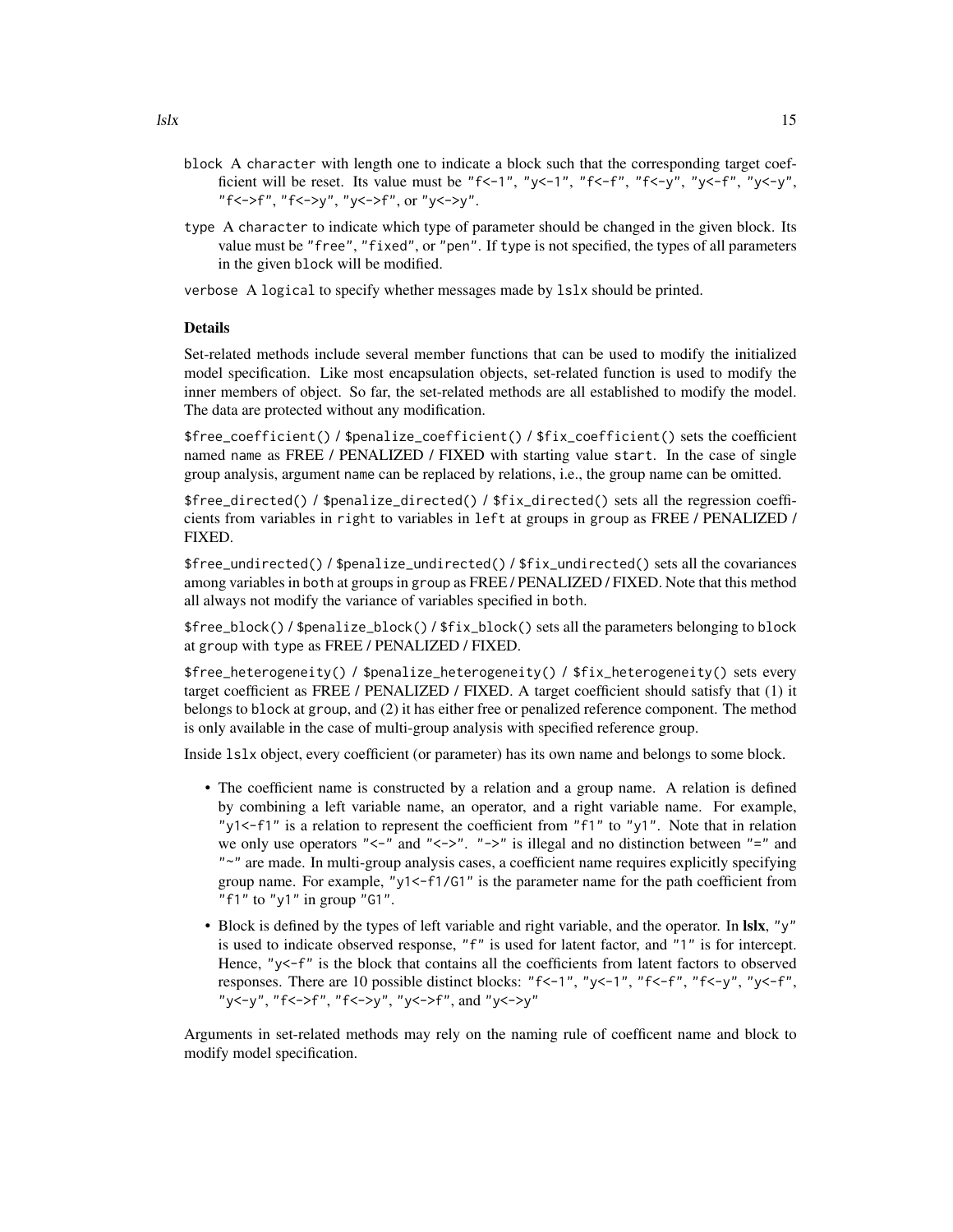```
$fit(penalty_method = "lasso", lambda_grid = "default", delta_grid = "default",
 step_grid = "default", loss = "default", algorithm = "default",
 missing_method = "default", start_method = "default",
 lambda_direction = "default", lambda_length = 50L, delta_length = 3L,
 threshold_value = 0.3, iter_out_max = 100L, iter_in_max = 50L,
 iter_other_max = 500L, iter_armijo_max = 100L, tol_out = 1e-3,
 tol_in = 1e-3, tol_other = 1e-7, step_size = 0.5, momentum = 0,
 armijo = 1e-5, ridge\_cov = 0, ridge\_hessian = 1e-4, warm\_start = TRUE,
 positive_variance = TRUE, minimum_variance = 1e-4, enforce_cd = FALSE,
 random_update = TRUE, weight_matrix = NULL, verbose = TRUE)
$fit_none(...)
$fit\_lasso(lambda\_grid = "default", ...)$fit_ridge(lambda_grid = "default", ...)
$fit_elastic_net(lambda_grid = "default", delta_grid = "default", ...)
$fit_mcp(lambda_grid = "default", delta_grid = "default", ...)
$fit_forward (step_grid = "default", ...)$fit\_backward(step\_grid = "default", ...)
```
- penalty\_method A character to specify the penalty method. There are two class penalty methods can be specified. For penalized estimation with a regularizer, "lasso", "ridge", "elastic\_net", and "mcp" can be used. For penalized estimation with stepwise search, "forward" and "backward" can be implemented. If no penalty is considered, we can set penalty\_method as "none".
- lambda\_grid A non-negative numeric to specify penalty levels for the regularizer. If it is set as "default", its value will be generated automatically based on the variable scales.
- delta\_grid A non-negative numeric to specify the combination weight for "elastic\_net" or the convexity level for "mcp". If it is set as "default", its value will be generated automatically.
- step\_grid A non-negative numeric to specify a grid for stepwise search with "forward" and "backward".
- loss A character to determine the loss function. The current version supports "ml" (maximum likelihood), "uls" (unweighted least squares), "dwls" (diagonal weighted least squres), and "wls" (weighted least squares). The maximum likelihood is only available for all continuous response variables. If the argument is set as "default", then (1) "ml" will be implemented for all continuous response variables; (2) "dwls" will be implemented for ordinal or mixed types response variables.
- algorithm A character to determine the method of optimization. The current version supports "gd" (gradient descent), "bfgs" (Broyden-Fletcher-Goldfarb-Shanno), "fisher" (Fisher scoring), and "dynamic" (an adaptive algorithm). If the argument is set as "default", then "dynamic" will be implemented.
- missing\_method A character to determine the method for handling missing data (or NA). The current version supports "two\_stage" and "listwise\_deletion". If the argument is set as "default" and a raw data set is available, the "two\_stage" will be implemented. If the argument is set as "default" and only moment data is available, the "listwise\_deletion" will be used (actually, in this case no missing presences).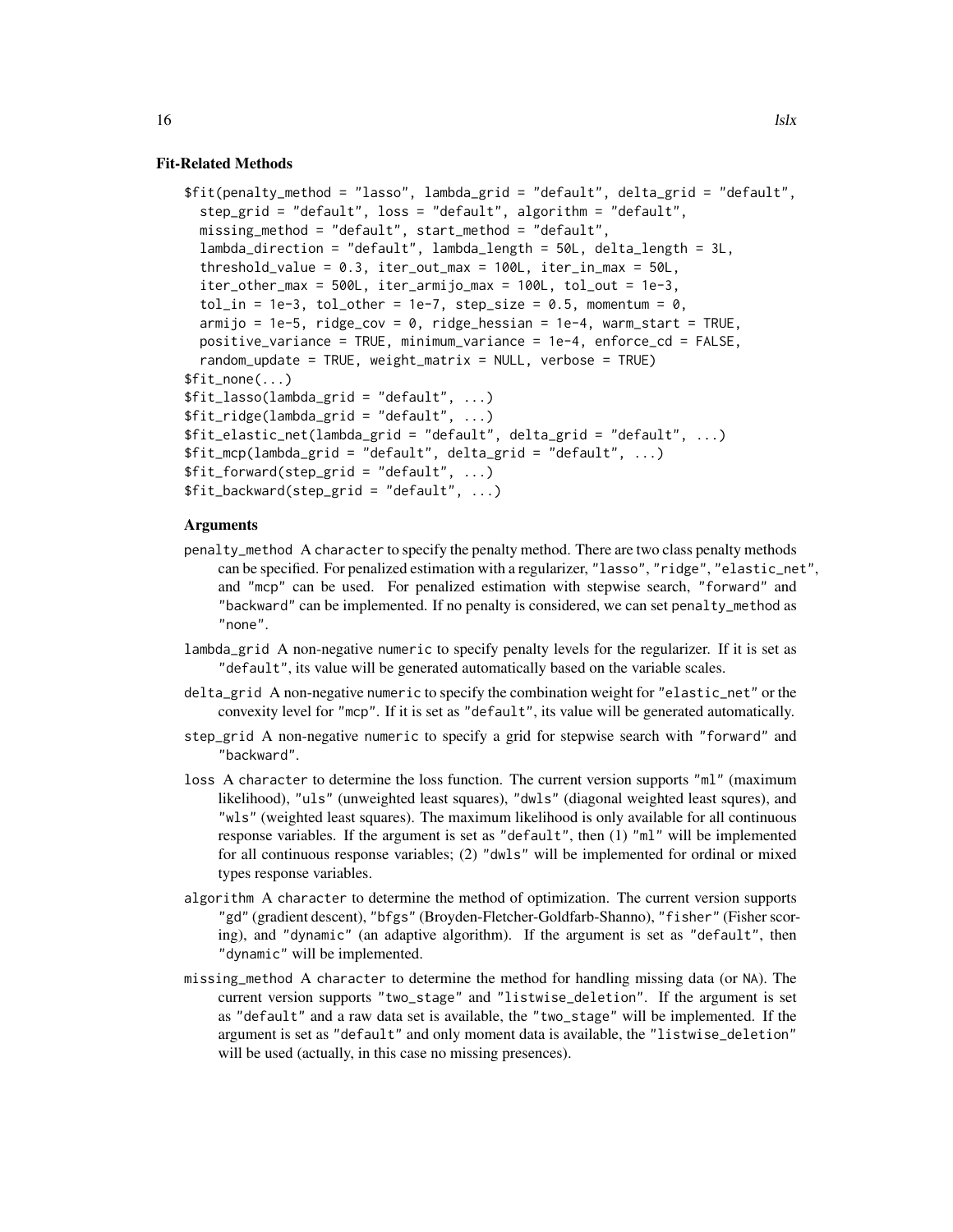- start\_method A character to determine the method for calculating unspecified starting values. The current version supports "mh" (McDonald & Hartmann, 1992) and "heuristic". If the argument is set as "default", the "mh" will be implemented.
- lambda\_direction A character to determine the "direction" of lambda\_grid. "decrease" sorts lambda\_grid from large to small. On the contrary, "increase" sorts lambda\_grid from small to large. If the argument is set as "default", "increase" will be used when the smallest element of lambda\_grid is larger than zero; otherwise, "decrease" is assumed.
- lambda\_length A numeric to specify the length of automatically generated lambda\_grid under lambda\_grid = "default".
- delta\_length A numeric to specify the length of automatically generated delta\_grid under delta\_grid = "default".
- threshold\_value A numeric to specify the "largest threshold value" for lambda\_grid initialization.
- iter\_out\_max A positive integer to specify the maximal iterations for outer loop of the modified glmnet algorithm.
- iter\_in\_max A positive integer to specify the maximal iterations for inner loop of the modified glmnet algorith.
- iter\_other\_max A positive integer to specify the maximal iterations for other loop.
- iter\_armijo\_max A positive integer to specify the maximal iterations for searching step-size via Armijo rule.
- tol\_out A small positive numeric to specify the tolerance (convergence criterion) for outer loop of the modified glmnet algorithm.
- tol\_in A small positive numeric to specify the tolerance (convergence criterion) for inner loop of the modified glmnet algorithm.
- tol\_other A small positive numeric to specify the tolerance (convergence criterion) for other loop.
- step\_size A positive numeric smaller than one to specify the step-size.

momentum A numeric between 0 and 1 for momentum parameter.

- armijo A small positive numeric for the constant in Armijo rule.
- ridge\_cov A small positive numeric for the ridge of sample covariance matrix.
- ridge\_hessian A small positive numeric for the ridge of approximated hessian in optimization.
- ridge\_weight A small positive numeric for the ridge of weight matrix in weighted least squares.
- warm\_start A logical to specify whether the warm start approach should be used.
- positive\_variance A logical to specify whether the variance estimate should be constrained to be larger than minimum\_variance.
- minimum\_variance A numeric to specify the minimum value of variance if positive\_variance  $=$  TRUE.
- enforce\_cd A logic to specify whether coordinate descent should be used when no penalty function is used. Its default value is TRUE.
- random\_update A logic to specify whether coordinate descent should be conducted in a random order. Its default value is TRUE.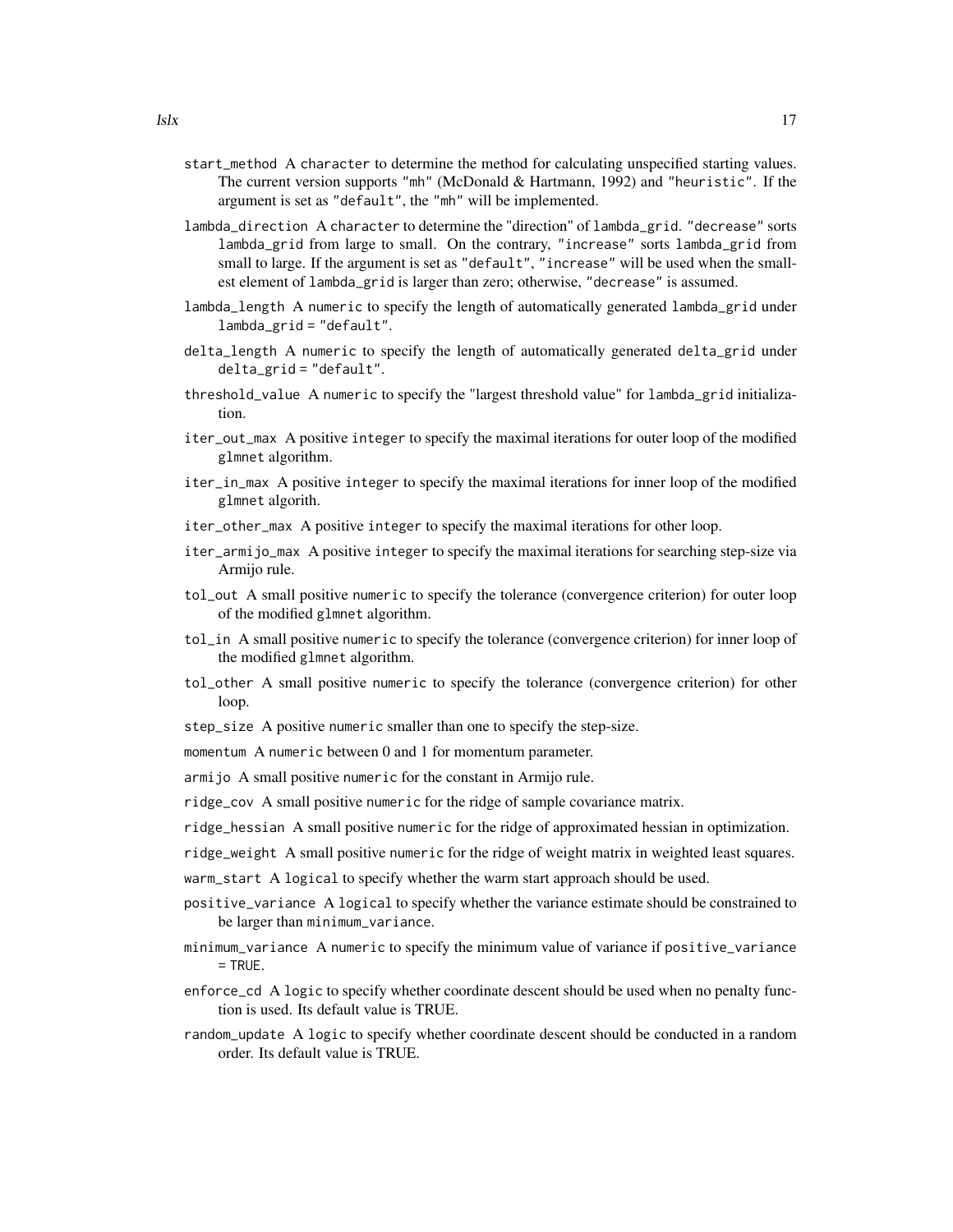- weight\_matrix A list with length equaling to the number of groups to specify a user-defined weight matrix for least squares loss.
- verbose A logical to specify whether messages made by lslx should be printed.
- ... Other passing arguments for calling \$fit().

Fit-related methods are used for fitting model to data. The success of these methods may depend on the specified fitting control. For details of optimization algorithm, see the section of *Optimization Algorithm*.

\$fit() fits the specified model to data by minimizing a penalized loss function. It is the most comprehensive fit method and hence many arguments can be specified.

\$fit\_none() fits the specified model to data by minimizing a loss function without penalty. It is a user convinient wrapper of \$fit() with penalty\_method = "none".

\$fit\_lasso() fits the specified model to data by minimizing a loss function with lasso penalty (Tibshirani, 1996). It is a user convinient wrapper of \$fit() with penalty\_method = "lasso".

\$fit\_ridge() fits the specified model to data by minimizing a loss function with ridge penalty (Hoerl & Kennard, 1970). It is a user convinient wrapper of  $ffit()$  with penalty\_method = "ridge".

\$fit\_elastic\_net() fits the specified model to data by minimizing a loss function with elastic net penalty (Zou & Hastie, 2005). It is a user convinient wrapper of \$fit() with penalty\_method = "elastic\_net".

\$fit\_mcp() method fits the specified model to data by minimizing a loss function with mcp (Zhang, 2010). It is a user convinient wrapper of  $fit()$  with penalty\_method = "mcp".

\$fit\_forward() method fits the specified model to data by minimizing a loss function with forward searching. It is a user convinient wrapper of \$fit() with penalty\_method = "forward".

\$fit\_backward() method fits the specified model to data by minimizing a loss function with backward searching. It is a user convinient wrapper of \$fit() with penalty\_method = "backward".

#### Summarize Method

```
$summarize(selector, lambda, delta, step, standard_error = "default",
 debias = "default", inference = "default", alpha_level = .05,
 include_faulty = FALSE, style = "default", mode = "default", digit = 3,
 interval = TRUE, output)
```
- selector A character to specify a selector for determining an optimal penalty level. Its value can be any one in "aic", "aic3", "caic", "bic", "abic", "hbic", or their robust counterparts "raic", "raic3", "rcaic", "rbic", "rabic", "rhbic" if raw data is available.
- lambda A numeric to specific a chosen optimal penalty level. If the specified lambda is not in lambda\_grid, a nearest legitimate value will be used.
- delta A numeric to specific a chosen optimal convexity level. If the specified delta is not in delta\_grid, a nearest legitimate value will be used.
- step A numeric to specific a chosen step for stepwise searching. If the specified step is not in step\_grid, a nearest legitimate value will be used.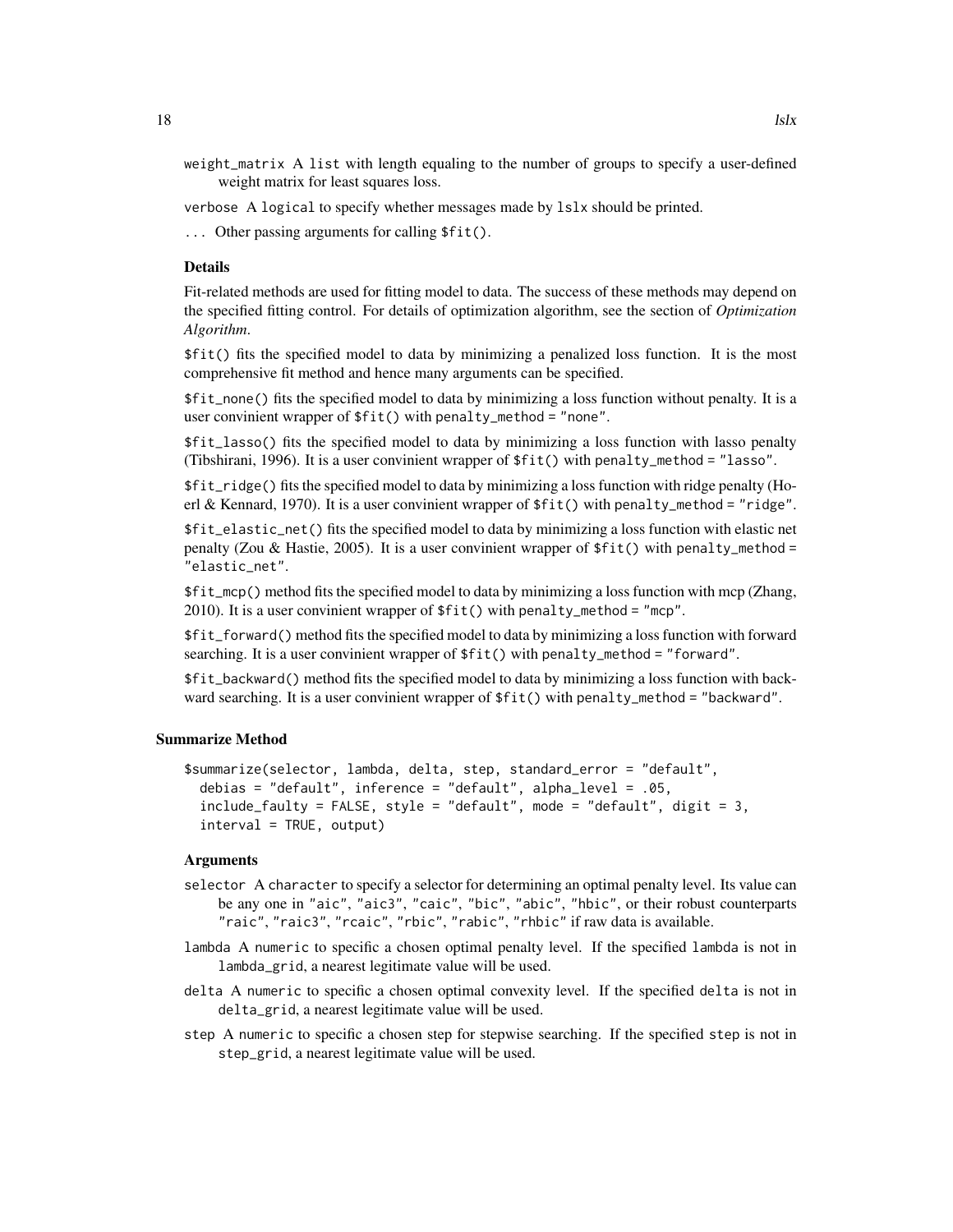- standard\_error A character to specify the standard error to be used for hypothesis testing. The argument can be either "sandwich", "expected\_information", and "observed\_information". If it is specified as "default", it will be set as  $(1)$  "sandwich" when raw data is available;  $(2)$ "observed\_information" when only moment data is available.
- debias A character to specify a debias method for obtaining a debiased estimator. Its value can be either "none" or "one\_step". If it is specified as "default", "none" will be used unless post = "polyhedral" is used.
- inference A character to specify the method for post selection inference. The current version supports "naive", "polyhedral", and "scheffe". If it is specified as "default", "naive" will be used.
- alpha\_level A numeric to specify the alpha level for constructing 1 alpha confidence intervals.
- include\_faulty A logical to specify whether non-convergence or non-convexity results should be removed for penalty level selection. Non-convergence result determined by examining the maximal elements of absolute objective gradient and the number of iterations. non-convexity result is determined by checking the minimum of univariate approximate hessian.
- style A character to specify whether the style of summary. Its value must be either "default", "manual", "minimal", or "maximal".
- mode A character to specify the mode of summary. Its value must be "print" or "return". "print" will print the summary result and "return" will return a list of the summary result. If it is specified as "default", it will be set as "print".
- digit An integer to specify the number of digits to be displayed.
- interval A logical to specify whether the confidence interval should be printed.

\$summarize() prints a summary for the fitting result under a selected peanlty/convexity level. It requires users to specify which selector should be used or a combination of gamma and lambda.. By default, the summary includes model information, numerical conditions, fit indices, coefficient estimates, and related statistical inference. It can be modified by the style argument. For details of evaluation and inference methods, see the sections of *Model Fit Evaluation* and *Coefficient Evaluation*.

#### Test-Related Methods

```
$test_lr(selector, lambda, delta, step, include_faulty = FALSE)
$test_rmsea(selector, lambda, delta, step,
 alpha_level = .05, include_faulty = FALSE)
$test_coefficient(selector, lambda, delta, step,
 standard_error = "default", debias = "default", inference = "default",
 alpha_level = .05, include_faulty = FALSE)
```
- selector A character to specify a selector for determining an optimal penalty level. Its value can be any one in "aic", "aic3", "caic", "bic", "abic", "hbic", or their robust counterparts "raic", "raic3", "rcaic", "rbic", "rabic", "rhbic" if raw data is available.
- delta A numeric to specific a chosen optimal weight for elastic net or convexity level for mcp. If the specified delta is not in delta\_grid, a nearest legitimate value will be used.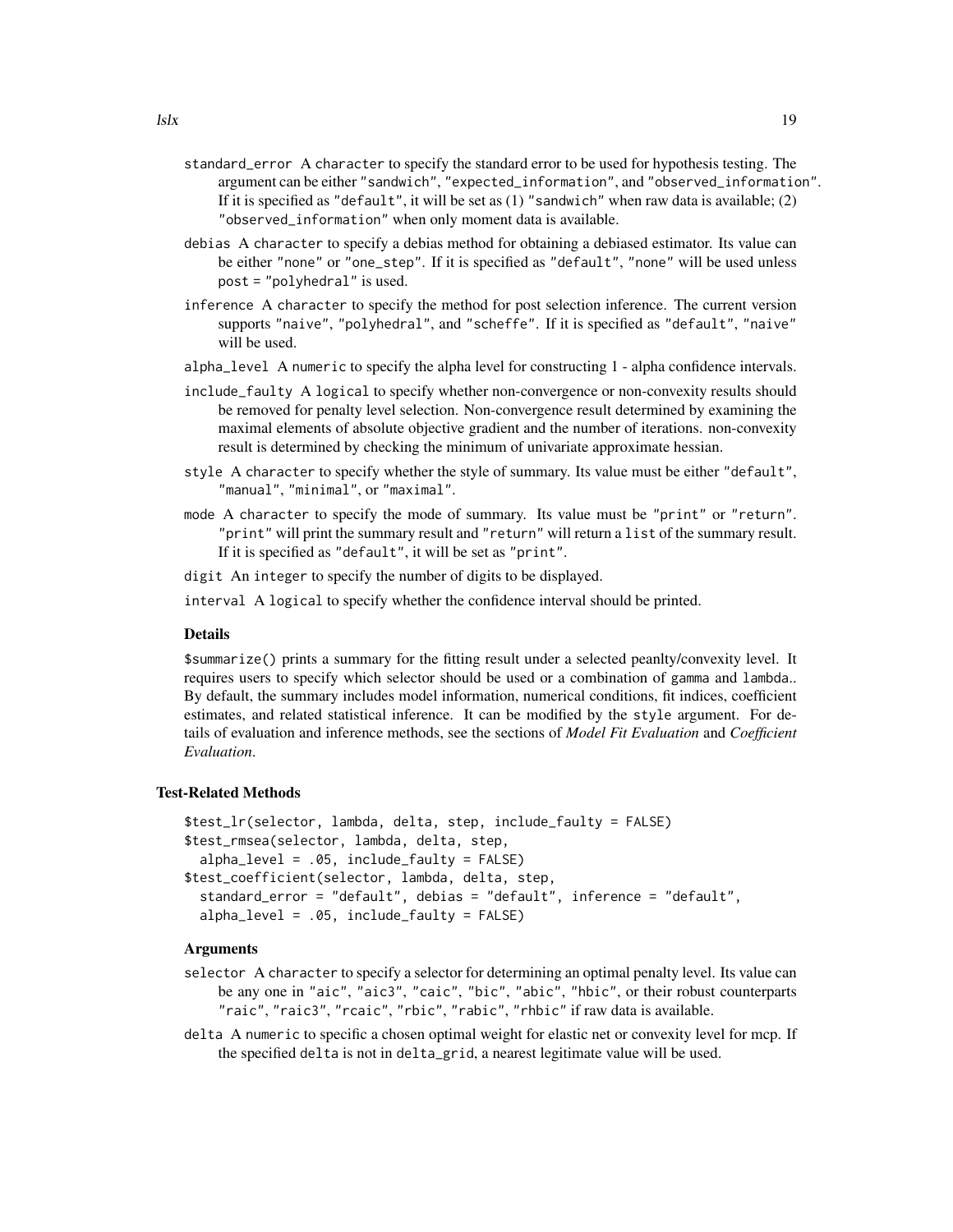- step A numeric to specific a chosen step for stepwise searching. If the specified step is not in step\_grid, a nearest legitimate value will be used.
- standard\_error A character to specify the standard error to be used for hypothesis testing. The argument can be either "sandwich", "expected\_information", and "observed\_information". If it is specified as "default", it will be set as  $(1)$  "sandwich" when raw data is available;  $(2)$ "observed\_information" when only moment data is available.
- debias A character to specify a debias method for obtaining a debiased estimator. Its value can be either "none" or "one\_step". If it is specified as "default", "none" will be used unless post = "polyhedral" is used.
- inference A character to specify the method for post selection inference. The current version supports "naive", "polyhedral", and "scheffe". If it is specified as "default", "naive" will be used.
- alpha\_level A numeric to specify the alpha level for constructing 1 alpha confidence intervals.
- include\_faulty A logical to specify whether non-convergence or non-convexity results should be removed for penalty level selection. Non-convergence result determined by examining the maximal elements of absolute objective gradient and the number of iteration. non-convexity result is determined by checking the minimum of univariate approximate hessian.

Test-related methods are used to obtain the result of specific statistical test. So far, only tests for likelihood ratio (LR), root mean square error of approximation (RMSEA), and coefficients are available.

 $\text{first\_lr}()$  returns a data. frame of result for likelihood ratio test. If raw data is available, it also calculates a mean-adjusted statistic. For details of significance test method for LR, see the section of *Model Fit Evaluation*.

\$test\_rmsea() returns a data.frame of result for rmsea confidence intervals. If raw data is available, it also calculates a mean-adjusted confidence interval (Brosseau-Liard, Savalei & Li, 2012; Li & Bentler, 2006). For details of confidence interval construction for RMSEA, see the section of *Model Fit Evaluation*.

\$test\_coefficient() returns a data.frame of result for coefficient significance and confidence interval. For details of standard error formula for coefficients, see the section of *Coefficient Evaluation*.

#### Plot-Related Methods

```
$plot_numerical_condition(condition, x_scale = "default",
 mode = "default")$plot_information_criterion(criterion, x_scale = "default",
 mode = "default")$plot_fit_index(index, x_scale = "default", mode = "default")
$plot_coefficient(block, left, right, both, x_scale = "default",
 mode = "default")
```
#### Arguments

condition A character to specify which numerical conditions should be plotted. Its value must be "objective\_value", "objective\_gradient\_abs\_max", "objective\_hessian\_convexity", "n\_iter\_out", "loss\_value", "n\_nonzero\_coefficient", or their combination.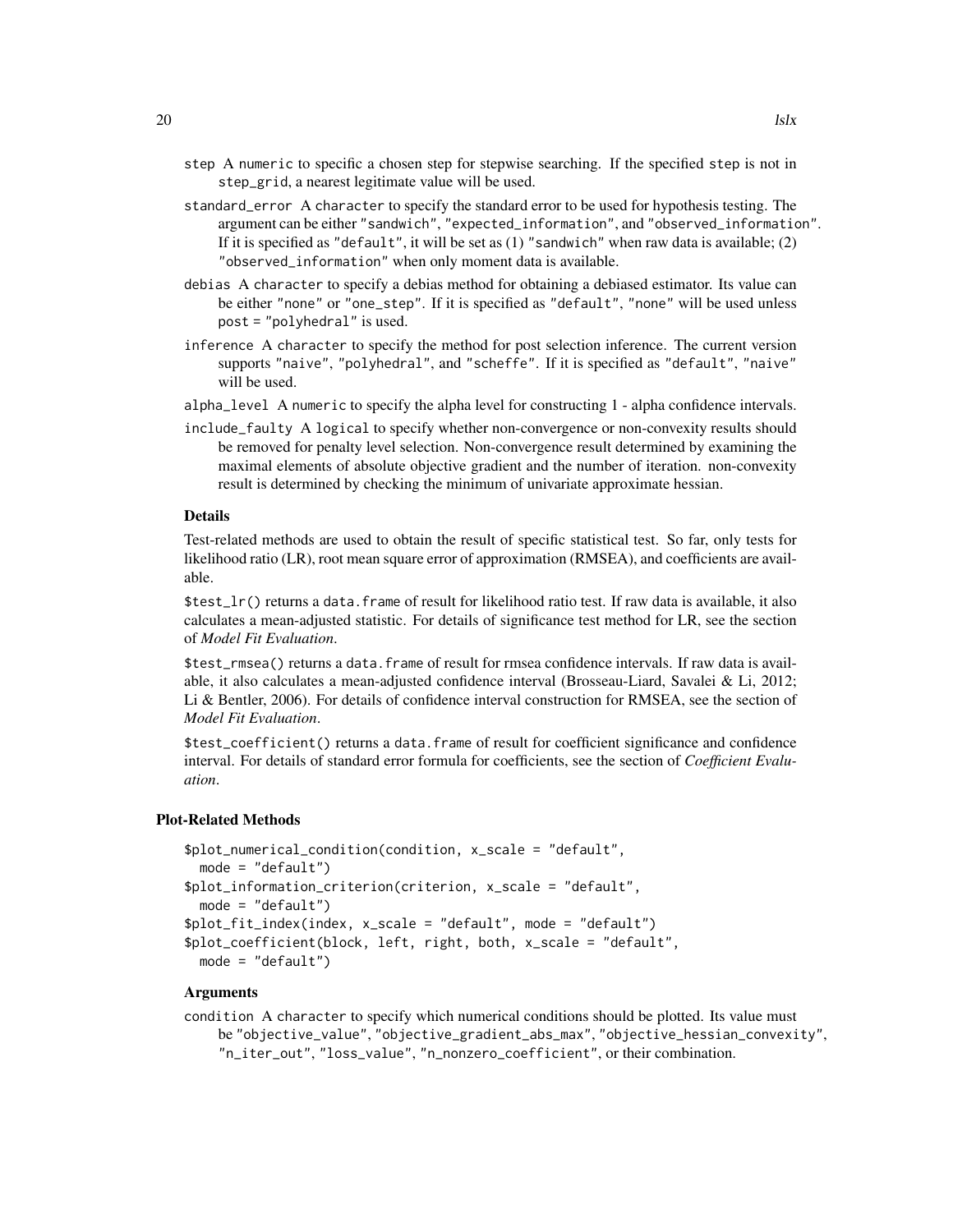- criterion A character to specify which information criteria should be plotted. Its value must be "aic", "aic3", "caic", "bic", "abic", "hbic", "raic", "raic3", "rcaic", "rbic", "rabic", "rhbic", or their combination.
- index A character to specify which fit indices should be plotted. Its value must be "rmsea", "cfi", "nnfi", "srmr", or their combination.
- block A character with length one to indicate a block such that the corresponding target coefficient will be reset. Its value must be one of " $f \le -1$ ", " $y \le -1$ ", " $f \le -f$ ", " $f \le -y$ ", " $y \le -f$ ", "y<-y", "f<->f", "f<->y", "y<->f", or "y<->y".
- left A character to specify the variables in the left-hand side of operator in block.
- right A character to specify the variables in the right-hand side of operator in block.
- both A character to specify the variables in both sides of operator in block.
- lambda\_scale A character to specify the scale of lambda (x-axis) for coord\_trans() in ggplot2.
- mode A character to specify the mode of plot. Its value must be "plot" or "return". "plot" will plot the result and "return" will return a data. frame for plot. If it is specified as "default", it will be set as "plot".

Plot-related methods are used for visualizing the fitting results.

\$plot\_numerical\_condition() plots the values of selected numerical conditions. It can be used to assess the quality of optimization. By default, "n\_iter\_out", "objective\_gradient\_abs\_max", and "objective\_hessian\_convexity" across the given penalty levels are plotted.

\$plot\_information\_criterion() shows how the values of information criteria vary with penalty levels. By default, "aic", "aic3", "caic", "bic", "abic", and "hbic" are plotted.

\$plot\_fit\_index() shows how the values of fit indices vary with penalty levels. By default, "rmsea", "cfi", "nnfi", and "srmr" are plotted.

\$plot\_coefficient() visualizes the solution paths of coefficients belonging to the intersection of block, left, right, and both arguments. By default, all of the coefficients are plotted.

#### Get-Related Methods

```
$get_model()
$get_data()
$get_fitting()
```
#### Details

Get-related methods are defined to obtain a deep copy of members inside lslx. Note that all of the data members of lslx are set as private to protect the inner data structure. They cannot be assessed directly via \$.

\$get\_model() returns a deep copy of model member in the current lslx object.

\$get\_data() returns a deep copy of data member in the current lslx object.

\$get\_fitting() returns a deep copy of fitting member in the current lslx object.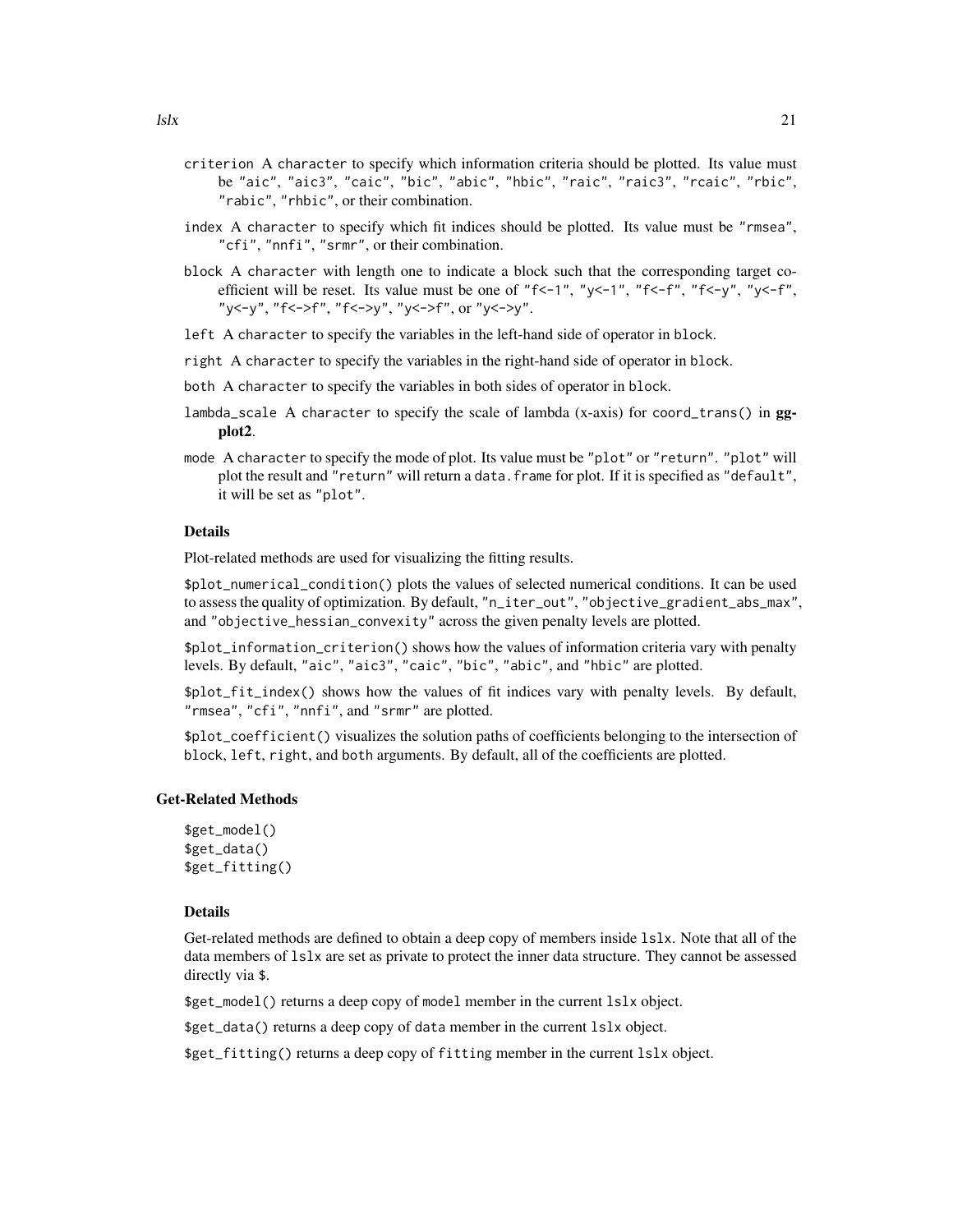#### Extract-Related Methods

```
$extract_specification()
$extract_saturated_cov()
$extract_saturated_mean()
$extract_saturated_moment_acov()
$extract_penalty_level(selector, lambda, delta, step,
 include_faulty = FALSE)
$extract_numerical_condition(selector, lambda, delta, step,
 include_faulty = FALSE)
$extract_information_criterion(selector, lambda, delta, step,
 include_faulty = FALSE)
$extract_fit_index(selector, lambda, delta, step, include_faulty = FALSE)
$extract_cv_error(selector, lambda, delta, step, include_faulty = FALSE)
$extract_coefficient(selector, lambda, delta, step, type = "default",
 include_faulty = FALSE)
$extract_debiased_coefficient(selector, lambda, delta, step, type = "default",
 include_faulty = FALSE)
$extract_implied_cov(selector, lambda, delta, step,
 include_faulty = FALSE)
$extract_implied_mean(selector, lambda, delta, step,
 include_faulty = FALSE)
$extract_residual_cov(selector, lambda, delta, step,
 include_faulty = FALSE)
$extract_residual_mean(selector, lambda, delta, step,
 include_faulty = FALSE)
$extract_coefficient_matrix(selector, lambda, delta, step, block,
 include_faulty = FALSE)
$extract_moment_jacobian(selector, lambda, delta, step,
 type = "default", include_faulty = FALSE)
$extract_expected_information(selector, lambda, delta, step,
 type = "default", include_faulty = FALSE)
$extract_observed_information(selector, lambda, delta, step,
 type = "default", include_faulty = FALSE)
$extract_bfgs_hessian(selector, lambda, delta, step, type = "default",
 include_faulty = FALSE)
$extract_score_acov(selector, lambda, delta, step, type = "default",
 include_faulty = FALSE)
$extract_coefficient_acov(selector, lambda, delta, step,
 standard_error = "default", type = "default", include_faulty = FALSE)
```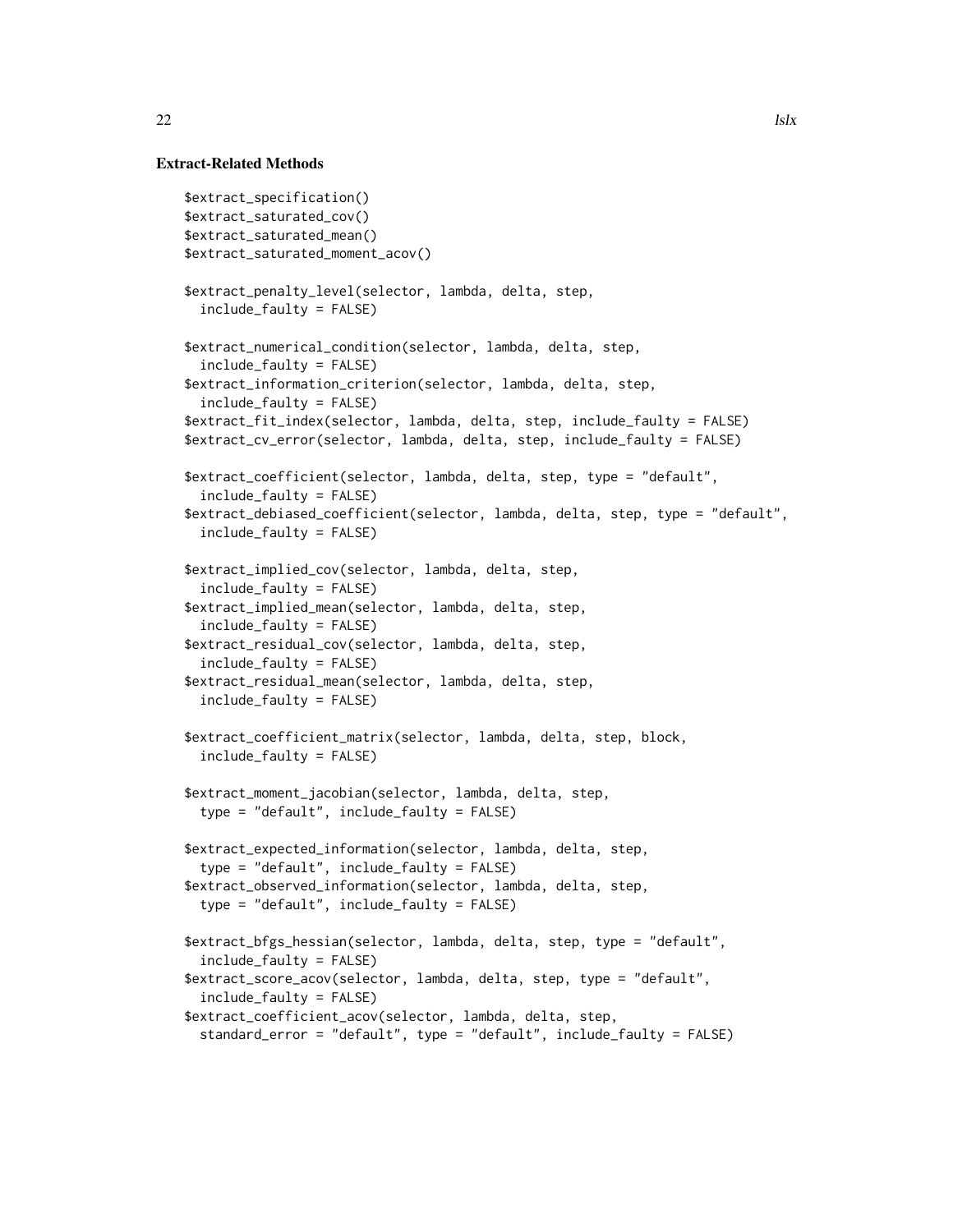```
$extract_loss_gradient(selector, lambda, delta, step, type = "default",
 include_faulty = FALSE)
$extract_regularizer_gradient(selector, lambda, delta, step,
 type = "default", include_faulty = FALSE)
$extract_objective_gradient(selector, lambda, delta, step,
 type = "default", include_faulty = FALSE)
```
#### **Arguments**

- selector A character to specify a selector for determining an optimal penalty level. Its value can be any one in "aic", "aic3", "caic", "bic", "abic", "hbic", or their robust counterparts "raic", "raic3", "rcaic", "rbic", "rabic", "rhbic" if raw data is available.
- lambda A numeric to specific a chosen optimal penalty level. If the specified lambda is not in lambda\_grid, a nearest legitimate value will be used.
- delta A numeric to specific a chosen optimal weight for elastic net or convexity level for mcp. If the specified delta is not in delta\_grid, a nearest legitimate value will be used.
- step A numeric to specific a chosen step for stepwise searching. If the specified step is not in step\_grid, a nearest legitimate value will be used.
- standard\_error A character to specify the standard error to be used for hypothesis testing. The argument can be either "sandwich", "expected\_information", and "observed\_information". If it is specified as "default", it will be set as  $(1)$  "sandwich" when raw data is available;  $(2)$ "observed\_information" when only moment data is available.
- block A character with length one to indicate a block such that the corresponding target coefficient will be reset. Its value must be "f<-1", "y<-1", "f<-f", "f<-y", "y<-f", "y<-y", "f<->f", "f<->y", "y<->f", or "y<->y".
- type A character to specify the type of parameters that will be used to compute the extracted quantity. The argument can be either "all", "fixed", "free", "pen", "effective" (include "free" + "selected"), and "selected" (non-zero element of "pen"). If it is specified as "default", it will be set as all.
- include\_faulty A logical to specify whether non-convergence or non-convexity results should be removed for penalty level selection. Non-convergence result determined by examining the maximal elements of absolute objective gradient and the number of iterations. non-convexity result is determined by checking the minimum of univariate approximate hessian.

#### **Details**

Many extract-related methods are defined to obtain quantities that can be used for further SEM applications or model diagnosis. Some of these quantities only depend on data (e.g., saturated sample covariance matrix), but some of them relies on a penalty level (e.g., gradient of objective function). An optimal penalty level can be determined by specifying a selector or a combination of gamma and lambda. When implementing fit-related methods, lslx only records necessary results for saving memory. Therefore, the extract-related methods not only extract objects but may possibly re-compute some of them. If the extracted quantity is a function of model coefficients, note that fixed coefficient is still considered as a valid variable. For example, the sub-gradient of objective function is calculated by considering both estimated coefficients and fixed coefficients. Hence, it is not appropriate to use all the elements of the sub-gradient to evaluate the optimality of solution because the values of fixed coefficients are not optimized. Fortunately, the type argument can be used to choose desired parameters by their types.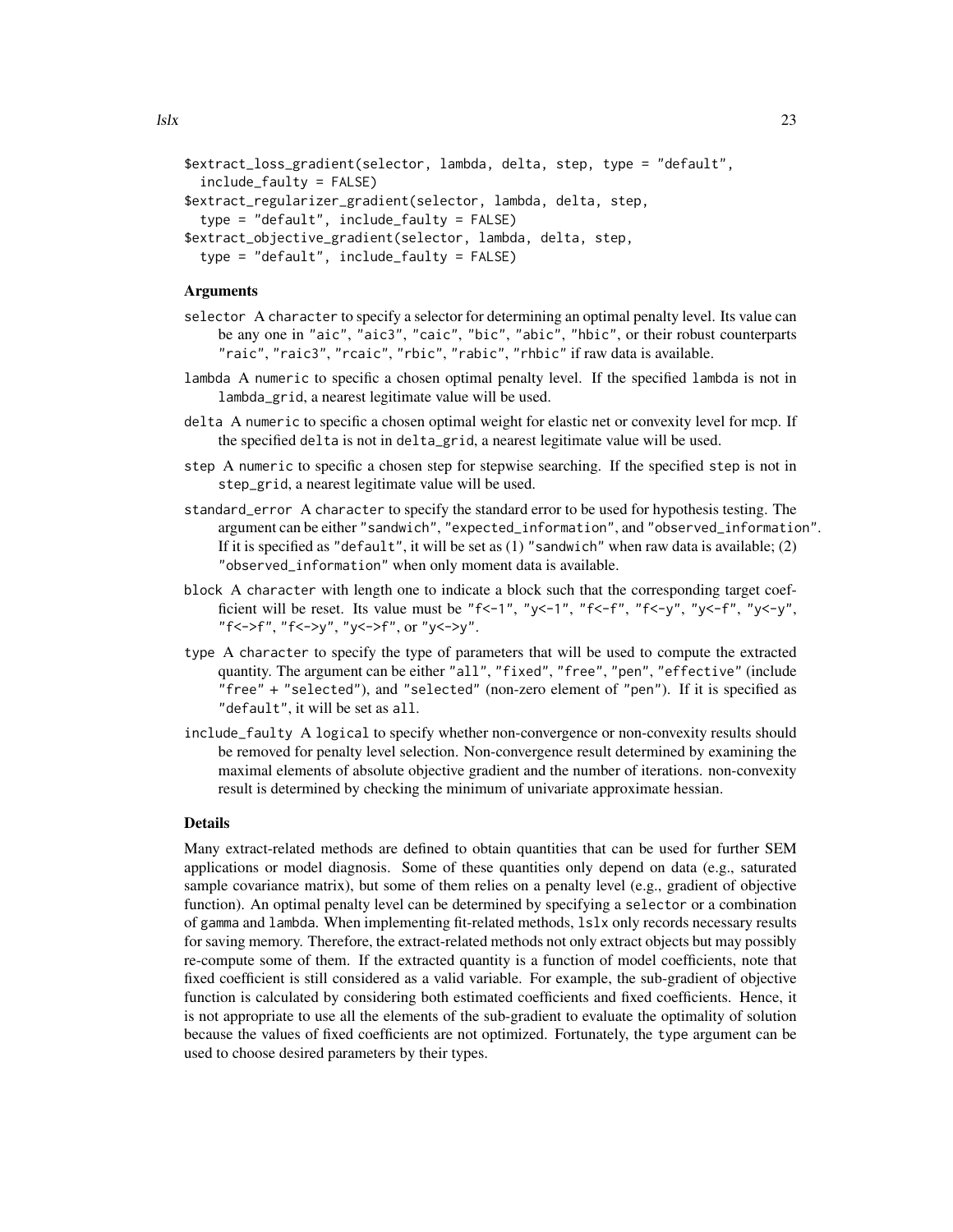\$extract\_specification() returns a data.frame of model specification.

\$extract\_saturated\_cov() returns a list of saturated sample covariance matrix(s).

\$extract\_saturated\_mean() returns a list of saturated sample mean vector(s).

\$extract\_saturated\_moment\_acov() returns a list of asymptotic covariance matrix(s) of saturated moments. Note that if raw data is not available, asymptotic covariance matrix is calculated by assuming normality for data.

\$extract\_penalty\_level() returns a character of the index name of the optimal penalty level.

\$extract\_numerical\_condition() returns a numeric of the numerical conditions.

\$extract\_information\_criterion() returns a numeric of the values of information criteria.

\$extract\_fit\_indice() returns a numeric of the values of fit indices.

\$extract\_coefficient() returns a numeric of estimates of the coefficients.

\$extract\_implied\_cov() returns a list of model-implied covariance matrix(s).

\$extract\_implied\_mean() returns a list of model-implied mean vector(s).

\$extract\_residual\_cov() returns a list of residual matrix(s) of covariance.

\$extract\_residual\_mean() returns a list of residual vector(s) of mean.

\$extract\_coefficient\_matrix() returns a list of coefficient matrix(s) specified by block.

\$extract\_moment\_jacobian() returns a matrix of Jacobian of moment structure.

\$extract\_expected\_information() returns a matrix of the expected Fisher information matrix.

\$extract\_observed\_information() returns a matrix of the observed Fisher information matrix. Note that the observed information matrix is calculated via numerical differentiation for the gradient of loss.

\$extract\_bfgs\_hessian() returns a matrix of the BFGS Hessian matrix.

\$extract\_score\_acov() returns a matrix of the asymptotic covariance of scores.

\$extract\_coefficient\_acov() returns a matrix of the asymptotic covariance of coefficients. For details of standard error formula, see the section of *Coefficient Evaluation*.

\$extract\_loss\_gradient() returns a matrix of the gradient of loss function.

\$extract\_regularizer\_gradient() returns a matrix of the sub-gradient of regularizer.

\$extract\_objective\_gradient() returns a matrix of the sub-gradient of objective function.

#### References

Akaike, H. (1974). A new look at the statistical model identification. IEEE Transactionson Automatic Control, 19(6), 716–723.

Bates, D., & Eddelbuettel, D. (2013). Fast and Elegant Numerical Linear Algebra Using the RcppEigen Package. Journal of Statistical Software, 52(5), 1–24.

Bentler, P. M. (1995). EQS structural equations program manual. Encino, CA: Multivariate Software.

Bentler, P. (1990). Comparative fit indices in structural models. Psychological Bulletin, 107(2), 238–246.

Berk, R., Brown, L., Buja, A., Zhang, K., & Zhao, L. (2013). Valid postselection inference. The Annals of Statistics, 41(2), 802–837.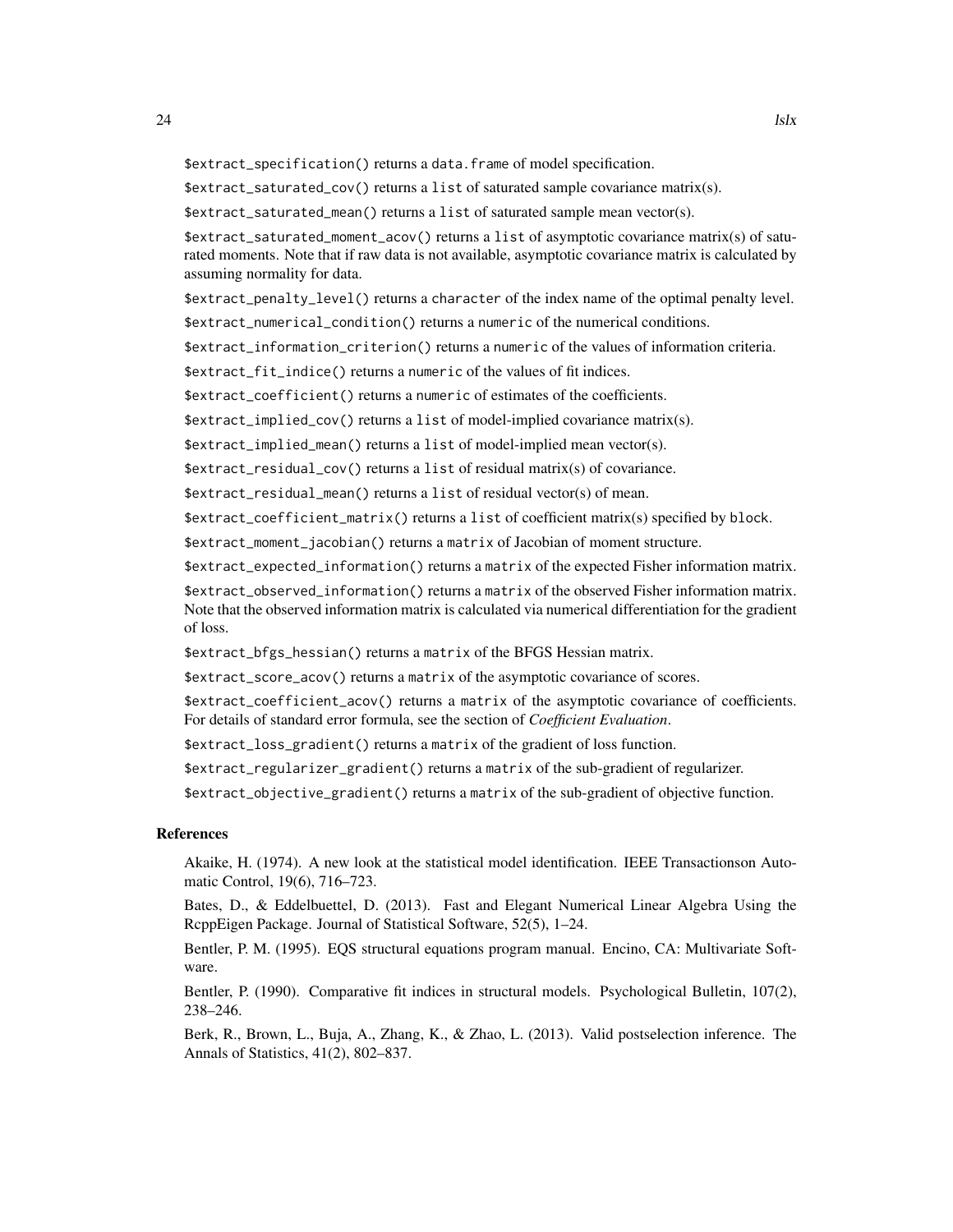Bozdogan, H. (1987). Model selection and Akaike's Information Criterion (AIC): The general theory and its analytical extensions. Psychometrika, 52(3), 345–370.

Browne, M. W. (1984). Asymptotic distribution-free methods for the analysis of covariance structures. British Journal of Mathematical and Statistical Psychology, 37(1), 62–83.

Chang, W. (2017). R6: Classes with Reference Semantics.

Eddelbuettel, D., & François, R. (2011). Rcpp: Seamless R and C++ Integration. Journal of Statistical Software, 40(8), 1–18.

Friedman, J., Hastie, T., & Tibshirani, R. (2010). Regularization Paths for Generalized Linear Models via Coordinate Descent. Journal of Statistical Software, 33(1), 1–22.

Haughton, D. M. A., Oud, J. H. L., & Jansen, R. A. R. G. (1997). Information and other criteria in structural equation model selection. Communications in Statistics - Simulation and Computation, 26(4), 1477–1516.

Hoerl, A. E., & Kennard, R. W. (1970). Ridge Regression: Biased Estimation for Nonorthogonal Problems. Technometrics, 12(1), 55–67.

Huang, P. H. (2018). A Penalized Likelihood Method for Multi-Group Structural Equation Modeling. British Journal of Mathematical and Statistical Psychology, 71(3), 499-522.

Huang, P. H. (2020). lslx: Semi-Confirmatory Structural Equation Modeling via Penalized Likelihood. Journal of Statistical Software. 93(7), 1-37.

Huang, P. H. (in press). Post-selection inference in Structural Equation Modeling. Multivariate Behavioral Research.

Huang, P. H., Chen, H., & Weng, L. J. (2017). A Penalized Likelihood Method for Structural Equation Modeling. Psychometrika, 82(2), 329–354.

Brosseau-Liard, P. E., Savalei, V., & Li, L. (2012). An Investigation of the Sample Performance of Two Nonnormality Corrections for RMSEA. Multivariate Behavioral Research, 47(6), 904-930.

Lee, J. D., Sun, D. L., Sun, Y., & Taylor, J. E. (2016). Exact postselection inference, with application to the lasso. The Annals of Statistics, 44(3), 907–927.

Li, L., & Bentler, P. M. (2006). Robust statistical tests for evaluating the hypothesis of close fit of misspecified mean and covariance structural models. UCLA Statistics Preprint #506. Los Angeles: University of California.

Mazumder, R., Friedman, J. H., & Hastie, T. (2011). SparseNet: Coordinate Descent With Nonconvex Penalties. Journal of the American Statistical Association, 106(495), 1125–1138.

McDonald, R. P., & Hartmann, W. M. (1992). A procedure for obtaining initial values of parameters in the RAM model. Multivariate Behavioral Research, 27(1), 57–76.

Pötscher, B. M. (1991). Effects of model selection on inference. Econometric Theory, 7(2), 163- 185.

Rosseel, Y. (2012). lavaan: An R Package for Structural Equation Modeling. Journal of Statistical Software, 48(2), 1–36.

Rubin, D. B. (1976). Inference and Missing Data. Biometrika, 63(3), 581–592.

Satorra, A., & Bentler, P. M. (1994). Corrections to test statistics and standard errors in covariance structure analysis. In A. von Eye & C. C. Clogg (Eds.), Latent variable analysis: Applications to developmental research (pp. 399–419). Thousand Oaks, CA: Sage.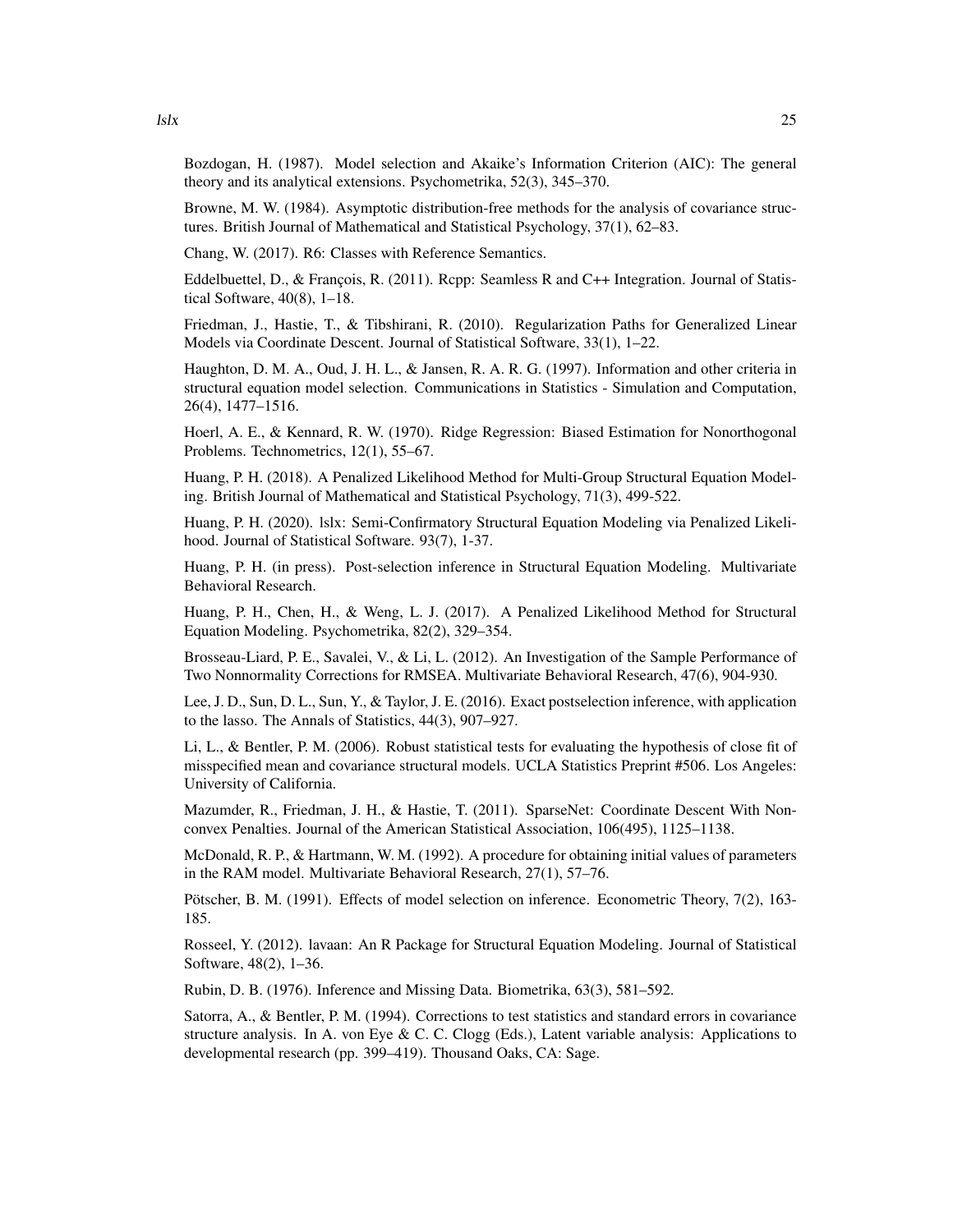Savalei, V. & Falk, C. F. (2014). Robust two-stage approach outperforms robust full information maximum likelihood with incomplete nonnormal data. Structural Equation Modeling: A Multidisciplinary Journal, 21(2), 280-302.

Savalei, V. & Bentler, P. M. (2009). A Two-Stage Approach to Missing Data: Theory and Application to Auxiliary Variables, Structural Equation Modeling: A Multidisciplinary Journal, 16(3), 477-497.

Schwarz, G. (1978). Estimating the dimension of a model. The Annals of Statistics, 6(2), 461–464.

Sclove, S. L. (1987). Application of model-selection criteria to some problems in multivariate analysis. Psychometrika, 52(3), 333–343.

Steiger, J. H. (1998). A Note on Multiple Sample Extensions of the RMSEA Fit Index. Structural Equation Modeling-a Multidisciplinary Journal, 5(4), 411–419.

Steiger, J. H., & Lind, J. C. (1980). Statistically-based tests for the number of common factors. In Paper presented at the annual meeting of the Psychometric Society.

Tibshirani, R. (1996). Regression Selection and Shrinkage via the Lasso. Journal of the Royal Statistical Society B, 58(1), 267–288.

Tucker, L. R., & Lewis, C. (1973). A reliability coefficient for maximum likelihood factor analysis. Psychometrika, 38(1), 1–10.

Yuan, K.-H., & Bentler, P. M. (2000). Three likelihood-based methods for mean and covariance structure analysis with nonnormal missing data. Sociological Methodology, 30(1), 165–200.

Yuan, K. H., & Hayashi, K. (2006). Standard errors in covariance structure models: Asymptotics versus bootstrap. British Journal of Mathematical and Statistical Psychology, 59(2), 397–417.

Yuan, K.-H., & Lu, L. (2008). SEM with missing data and unknown population distributions using two-stage ML: Theory and its application. Multivariate Behavioral Research, 43(4), 621–652.

Yuan, G. X., Ho, C. H., & Lin, C. J. (2012). An Improved GLMNET for L1-regularized Logistic Regression. Journal of Machine Learning Research, 13(1), 1999–2030.

Zhang, C. H. (2010). Nearly unbiased variable selection under minimax concave penalty. Annals of Statistics, 38(2), 894–942.

Zou, H., & Hastie, T. (2005). Regularization and Variable Selection via the Elastic Net. Journal of the Royal Statistical Society B, 67(2), 301–320.

#### Examples

```
## EXAMPLE: Regression Analysis with Lasso Penalty ##
# run `vignette("regression-analysis")` to see the vignette
# generate data for regression analysis
set.seed(9487)
x <- matrix(rnorm(2000), 200, 10)
\text{colnames}(x) \leq \text{past} \cdot \text{col}(\text{''x''}, 1:10)y <- matrix(rnorm(200), 200, 1)
data_{reg} < - data.frame(y, x)
# specify regression model with penalized coefficients
model_reg <- "y <= x1 + x2 + x3 + x4
               y \le x5 + x6 + x7 + x8 + x9 + x10"
```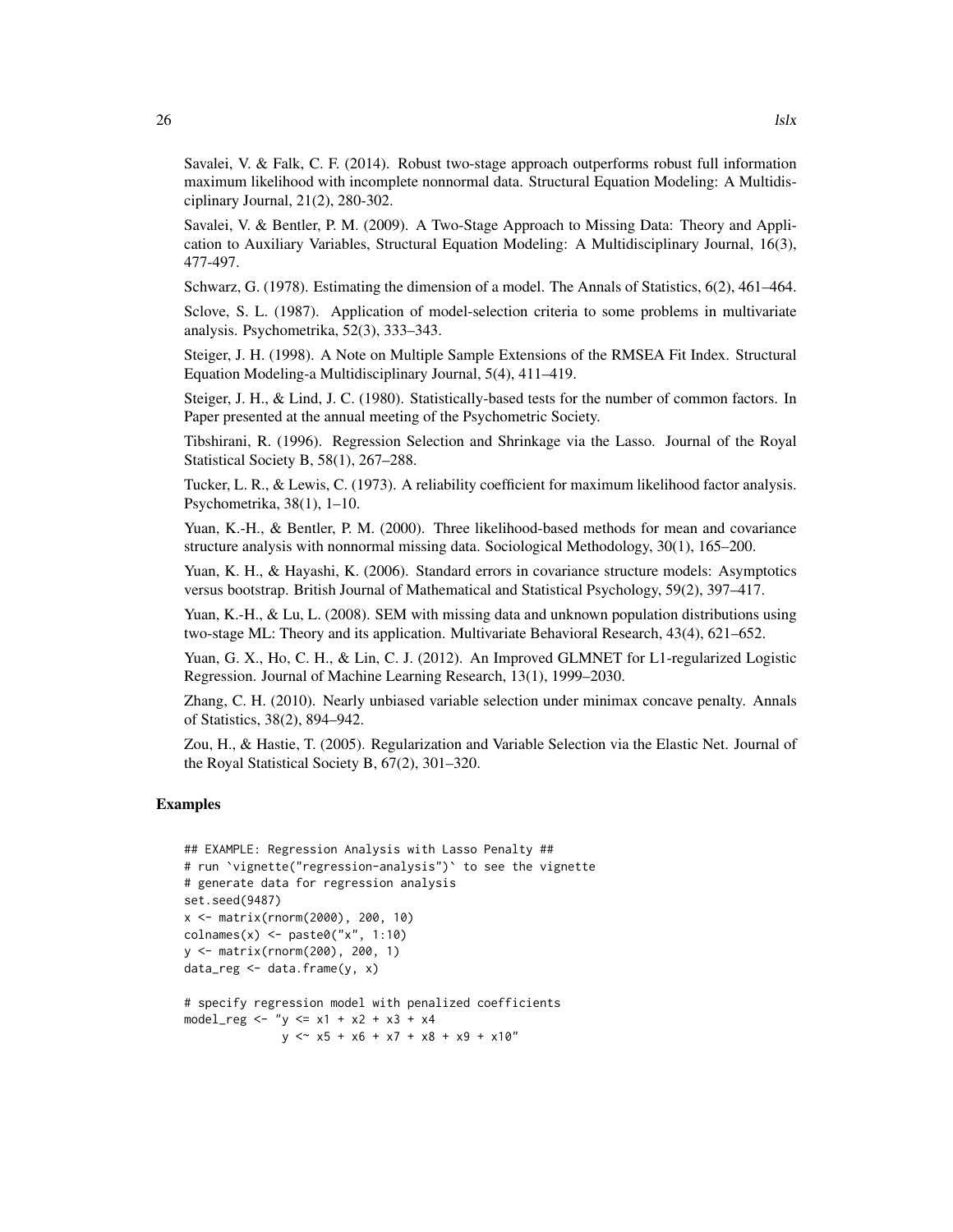```
# initialize lslx object via specified model and raw data
lslx_reg <- lslx$new(model = model_reg,
                     data = data_reg)
# fit specified model to data with lasso under specified penalty levels
lslx_reg$fit(penalty_method = "lasso",
             lambda_grid = seq(.00, .30, .02))
# summarize fitting result under penalty level selected by 'aic'
lslx_reg$summarize(selector = "aic")
## EXAMPLE: Semi-Confirmatory Factor Analysis ##
# run `vignette("factor-analysis")` to see the vignette
# specify semi-confirmatory factor analysis model
model_fa <- "visual :=> x1 + x2 + x3textual := \times \times 4 + \times 5 + \times 6speed :=> x7 + x8 + x9
             visual :~> x4 + x5 + x6 + x7 + x8 + x9
             textual :~> x1 + x2 + x3 + x7 + x8 + x9
             speed : ~> x1 + x2 + x3 + x4 + x5 + x6visual \leq 1 * visual
             textual <=> 1 * textual
             speed <=> 1 * speed"
# initialize lslx object via specified model and raw data
lslx_fa <- lslx$new(model = model_fa,
                    data = lavaan::HolzingerSwineford1939)
# fit with mcp under specified penalty levels and convexity levels
lslx_fa$fit(penalty_method = "mcp",
            lambda_{grid} = seq(.02, .60, .02),delta_grid = c(1.5, 3.0, Inf)# summarize fitting result under penalty level selected by 'bic'
lslx_fa$summarize(selector = "bic")
## EXAMPLE: Semi-Confirmatory Structural Equation Modeling ##
# run `vignette("structural-equation-modeling")` to see the vignette
# specify structural equation modeling model
model_sem <- "fix(1) * x1 + x2 + x3 <=: ind60
              fix(1) * y1 + y2 + y3 + y4 <=: dem60
              fix(1) * y5 + y6 + y7 + y8 <=: dem65
              dem60 \leq ind60dem65 <= ind60 + dem60"
# initialize lslx object via specified model and sample moments
lslx_sem <- lslx$new(model = model_sem,
                     sample_cov = cov(lavaan::PoliticalDemocracy),
                     sample_size = nrow(lavaan::PoliticalDemocracy))
```
# set some covariances of errors as penalized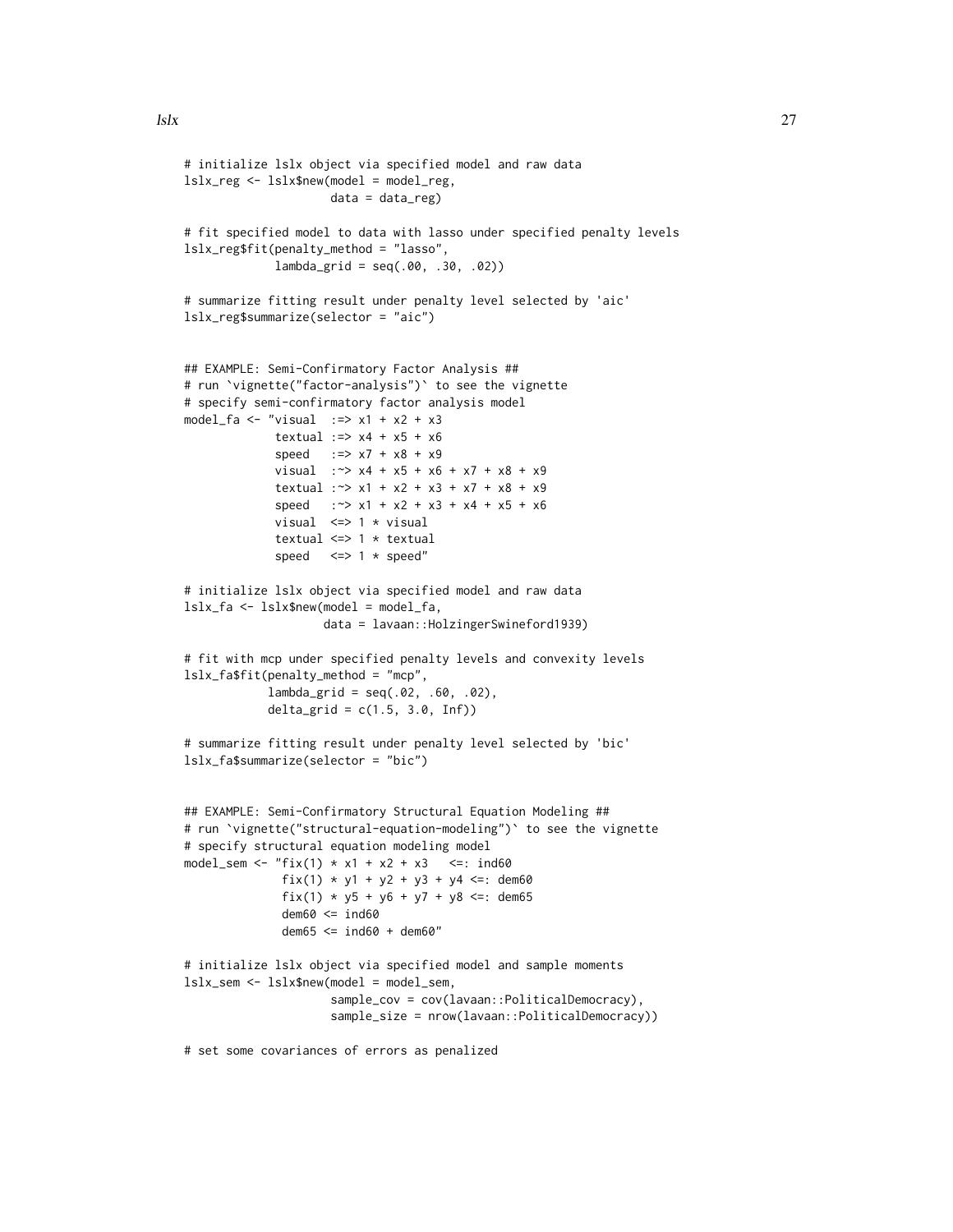```
lslx_sem$penalize_coefficient(name = c("y1<->y5",
                                        "y2 < -&gt; y4",
                                        "y2<->y6",
                                        "y3<->y7",
                                        "y4<->y8",
                                        "y6<->y8"))
# fit with lasso under default penalty levels
lslx_sem$fit_lasso(lambda_length = 25)
# summarize fitting result under penalty level selected by 'abic'
lslx_sem$summarize(selector = "abic")
## EXAMPLE: Factor Analysis with Missing Data ##
# run `vignette("missing-data-analysis")` to see the vignette
# create missing values for x5 and x9 by the code in package semTools
data_miss <- lavaan::HolzingerSwineford1939
data_miss$x5 <- ifelse(data_miss$x1 <= quantile(data_miss$x1, .3),
                       NA, data_miss$x5)
data_miss$age <- data_miss$ageyr + data_miss$agemo/12
data_miss$x9 <- ifelse(data_miss$age <= quantile(data_miss$age, .3),
                       NA, data_miss$x9)
# specify confirmatory factor analysis model
model_miss <- "visual :=> x1 + x2 + x3textual := \times 4 + x5 + x6speed :=> x7 + x8 + x9
               visual <=> 1 * visual
               textual <=> 1 * textual
               speed \leq > 1 \star speed"
# "ageyr" and "agemo" are set as auxiliary variables
lslx_miss <- lslx$new(model = model_miss,
                      data = data_miss,
                      auxiliary_variable = c("ageyr", "agemo"))
# penalize all covariances among residuals
lslx_miss$penalize_block(block = "y<->y",
                         type = "fixed",
                         verbose = FALSE)
# fit with lasso under default penalty levels
lslx_miss$fit_lasso(lambda_length = 25)
# summarize fitting result under penalty level selected by 'raic'
lslx_miss$summarize(selector = "raic")
## EXAMPLE: Multi-Group Factor Analysis ##
# run `vignette("multi-group-analysis")` to see the vignette
# specify multi-group factor analysis model
model_mgfa <- "visual :=> 1 * x1 + x2 + x3
```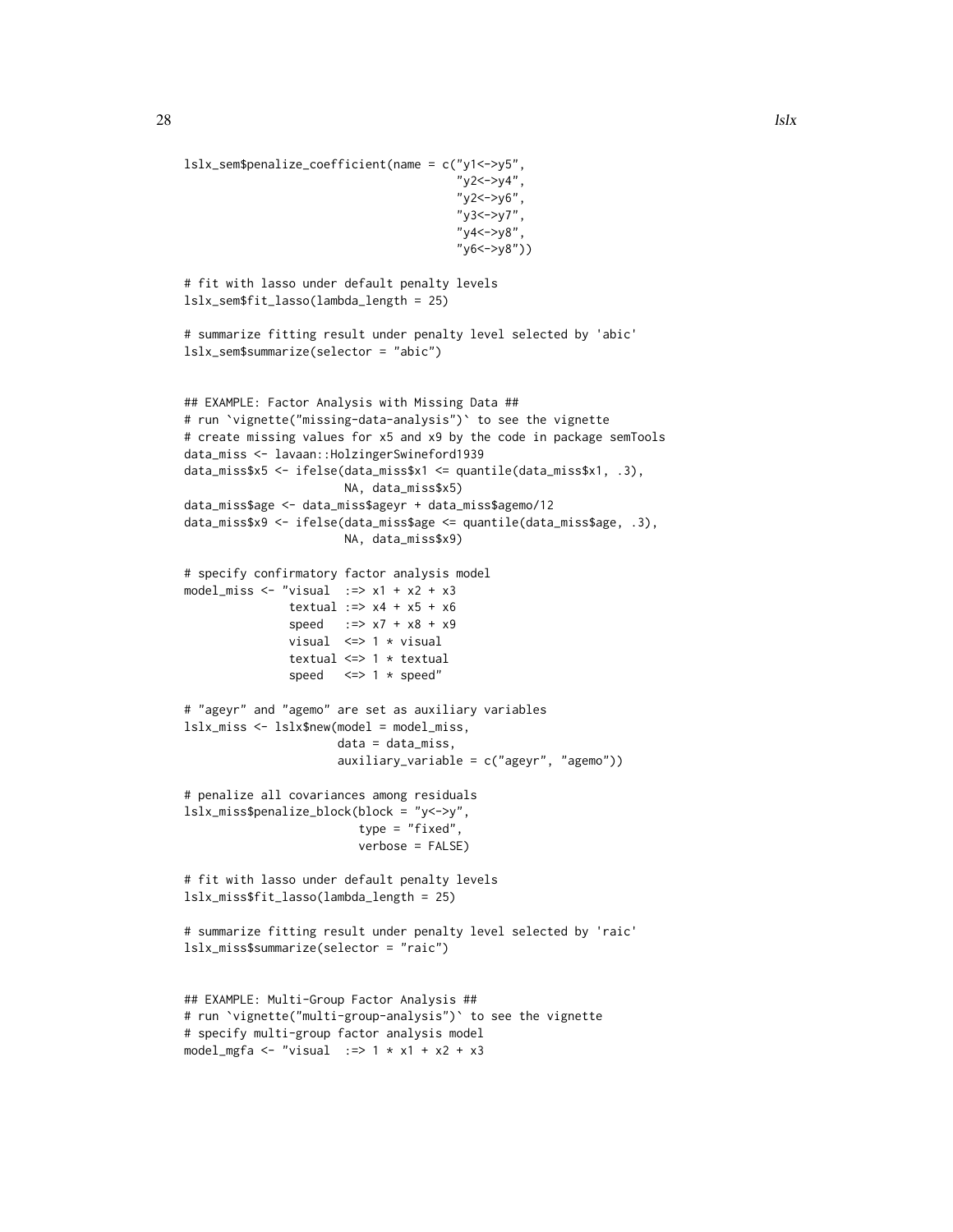<span id="page-28-0"></span>plsem 29

```
textual :=> 1 * x4 + x5 + x6speed :=> 1 * x7 + x8 + x9"
# "school" is set as group variable and "Pasteur" is specified as reference
lslx_mgfa <- lslx$new(model = model_mgfa,
                     data = lavaan::HolzingerSwineford1939,
                      group_variable = "school",
                      reference_group = "Pasteur")
# penalize increment components of loadings and intercepts in 'Grant-White'
lslx_mgfa$penalize_heterogeneity(block = c("y<-1", "y<-f"),
                                 group = "Grant-White")
# free increment components of means of latent factors in 'Grant-White'
lslx_mgfa$free_block(block = "f<-1",
                     group = "Grant-White")
# fit with mcp under default penalty levels and specified convexity levels
lslx_mgfa$fit_mcp(lambda_length = 25)
# summarize fitting result under penalty level selected by 'hbic'
lslx_mgfa$summarize(selector = "hbic")
```

```
plsem S3 interface for semi-confirmatory SEM via PL
```
#### Description

plsem() is an S3 interface for obaining a fitted lslx object.

#### Usage

```
plsem(model, data, penalty_method = "mcp", lambda_grid = "default",
  delta_grid = "default", numeric_variable, ordered_variable,
 weight_variable, auxiliary_variable, group_variable, reference_group,
  sample_cov, sample_mean, sample_size, sample_moment_acov,
 verbose = TRUE, ...)
```

| model | A character with length one to represent the model specification.                                                                                         |
|-------|-----------------------------------------------------------------------------------------------------------------------------------------------------------|
| data  | A data, frame of raw data. It must contains variables specified in model (and<br>possibly the variables specified by group_variable and weight_variable). |
|       | penalty_method A character to specify the penalty method. The current version supports<br>"none", "lasso", "ridge", "elastic", and "mcp".                 |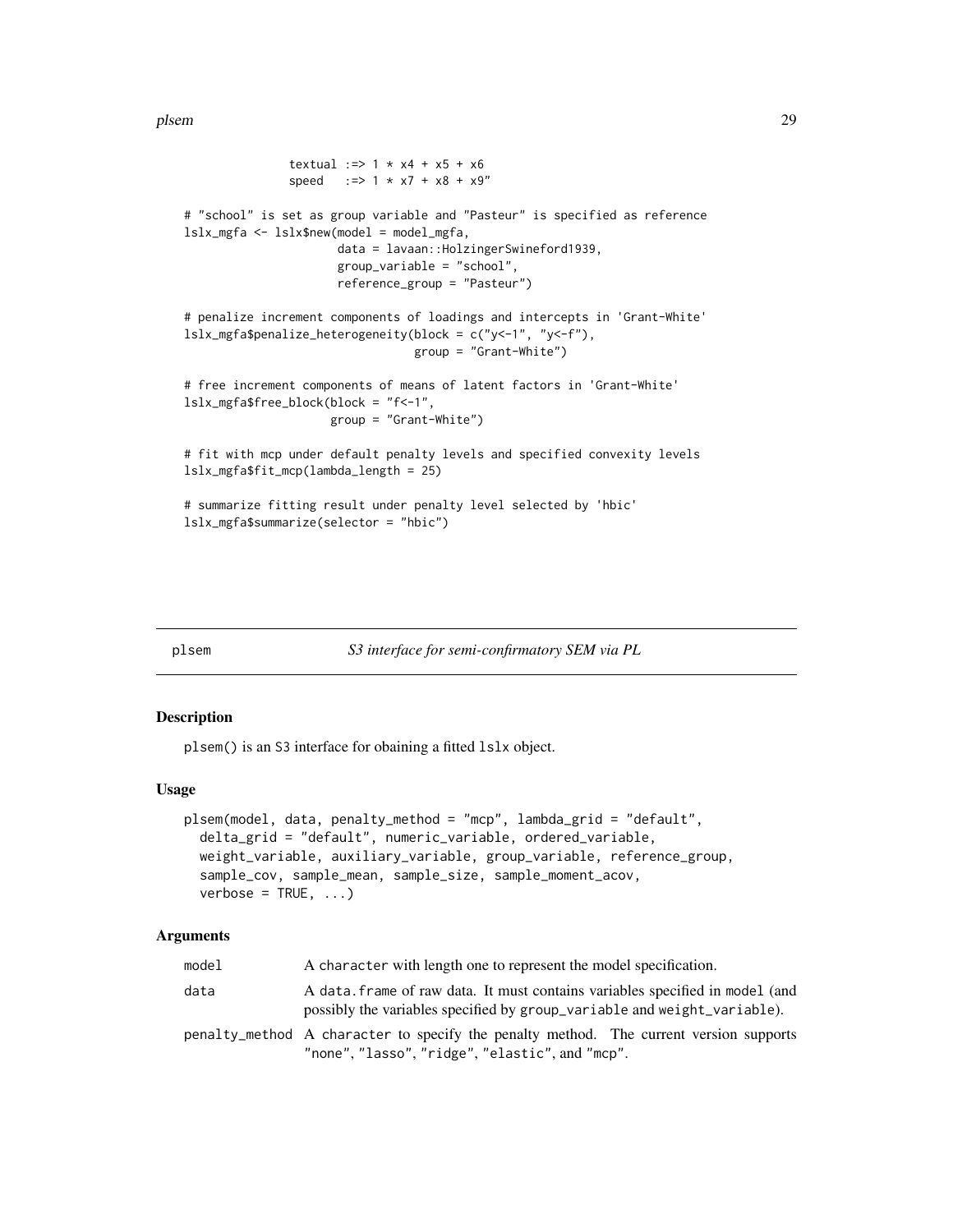| lambda_grid        | A non-negative numeric to specify penalty levels for both "lasso" and "mcp".<br>If it is set as "default", its value will be generated automatically based on the<br>variable scales.                                                                                                                                                    |
|--------------------|------------------------------------------------------------------------------------------------------------------------------------------------------------------------------------------------------------------------------------------------------------------------------------------------------------------------------------------|
| delta_grid         | A non-negative numeric to specify the convexity level for "mcp". If it is set<br>as "default", its value will be generated automatically based on the variable<br>scales.                                                                                                                                                                |
| numeric_variable   |                                                                                                                                                                                                                                                                                                                                          |
|                    | A character to specify which response variables should be transfromed into<br>numeric.                                                                                                                                                                                                                                                   |
| ordered_variable   |                                                                                                                                                                                                                                                                                                                                          |
|                    | A character to specify which response variables should be transfromed into<br>ordered.                                                                                                                                                                                                                                                   |
| weight_variable    |                                                                                                                                                                                                                                                                                                                                          |
|                    | A character with length one to specify what variable is used for sampling<br>weight.                                                                                                                                                                                                                                                     |
| auxiliary_variable |                                                                                                                                                                                                                                                                                                                                          |
|                    | A character to specify what variable(s) is used as auxiliary variable(s) for es-<br>timating saturated moments when missing data presents and two-step method is<br>implemented. Auxiliary variable(s) must be numeric. If any categorical auxil-<br>iary is considered, please transform it into dummy variables before initialization. |
|                    | group_variable A character with length one to specify what variable is used for labeling group.                                                                                                                                                                                                                                          |
| reference_group    |                                                                                                                                                                                                                                                                                                                                          |
|                    | A character with length one to specify which group is set as reference.                                                                                                                                                                                                                                                                  |
| sample_cov         | A numeric matrix (single group case) or a list of numeric matrix (multi-<br>group case) to represent sample covariance matrixs. It must have row and col-<br>umn names that match the variable names specified in model.                                                                                                                 |
| sample_mean        | A numeric (single group case) or a list of numeric (multi-group case) to rep-<br>resent sample mean vectors.                                                                                                                                                                                                                             |
| sample_size        | A numeric (single group case) with length one or a list of numeric (multi-<br>group case) to represent the sample sizes.                                                                                                                                                                                                                 |
| sample_moment_acov |                                                                                                                                                                                                                                                                                                                                          |
|                    | A numeric matrix (single group case) or a list of numeric matrix (multi-<br>group case) to represent asymptotic covariance for moments.                                                                                                                                                                                                  |
| verbose            | A logical to specify whether messages made by 1s1x should be printed.                                                                                                                                                                                                                                                                    |
| .                  | Other arguments. For details, please see the documentation of 1s1x.                                                                                                                                                                                                                                                                      |

# Value

A fitted lslx object

# Examples

```
## EXAMPLE: Semi-Confirmatory Factor Analysis with lavaan Style ##
# specify a factor analysis model with lavaan style
model_fa <- "visual =\frac{x}{x} x1 + x2 + x3
             textual = x4 + x5 + x6
```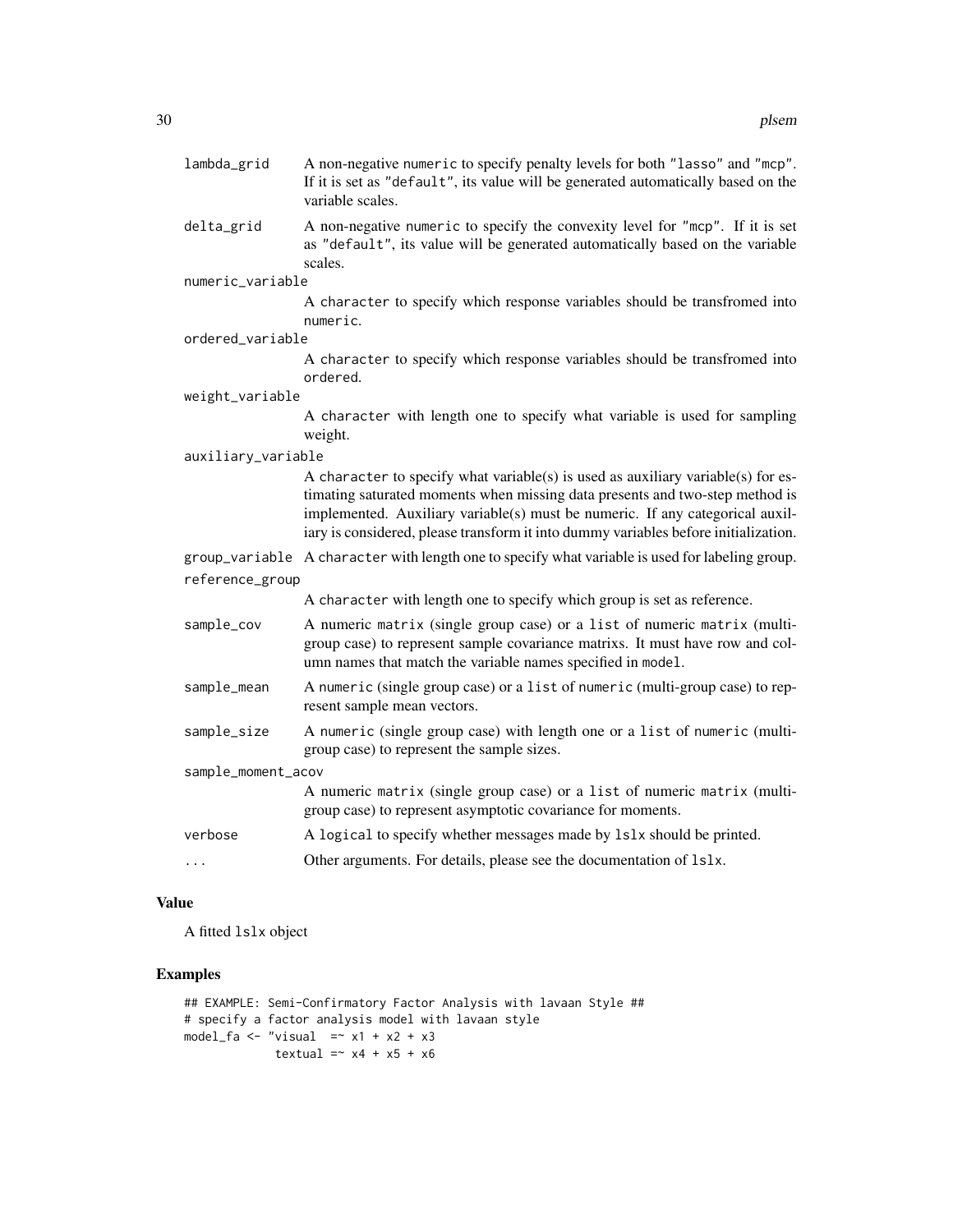#### <span id="page-30-0"></span>prelslx 31

```
speed = x7 + x8 + x9pen() * visual = x4 + x5 + x6 + x7 + x8 + x9pen() * textual = x1 + x2 + x3 + x7 + x8 + x9pen() * speed = x1 + x2 + x3 + x4 + x5 + x6visual ~~ 1 * visual
            textual ~~ 1 * textual
            speed ~~ 1 * speed"
# fit with mcp under specified penalty levels and convexity levels
lslx_fa <- plsem(model = model_fa,
                data = lavaan::HolzingerSwineford1939,
                penalty_method = "mcp",
                lambda_{grid} = seq(.02, .60, .02),delta_{grid} = c(1.5, 3.0, Inf))# summarize fitting result under the penalty level selected by 'bic'
summary(lslx_fa, selector = "bic")
```
prelslx *R6 class to obtain preliminary result for semi-confirmatory structural equation modeling*

#### Description

R6 class to obtain preliminary result for semi-confirmatory structural equation modeling

#### Value

Object of prelslx R6 class.

residuals.lslx *S3 method to extract residual moments from* lslx

#### Description

residuals.lslx() is an S3 interface for extracting residuals from a lslx object.

#### Usage

```
## S3 method for class 'lslx'
residuals(object, selector, lambda, delta, ...)
```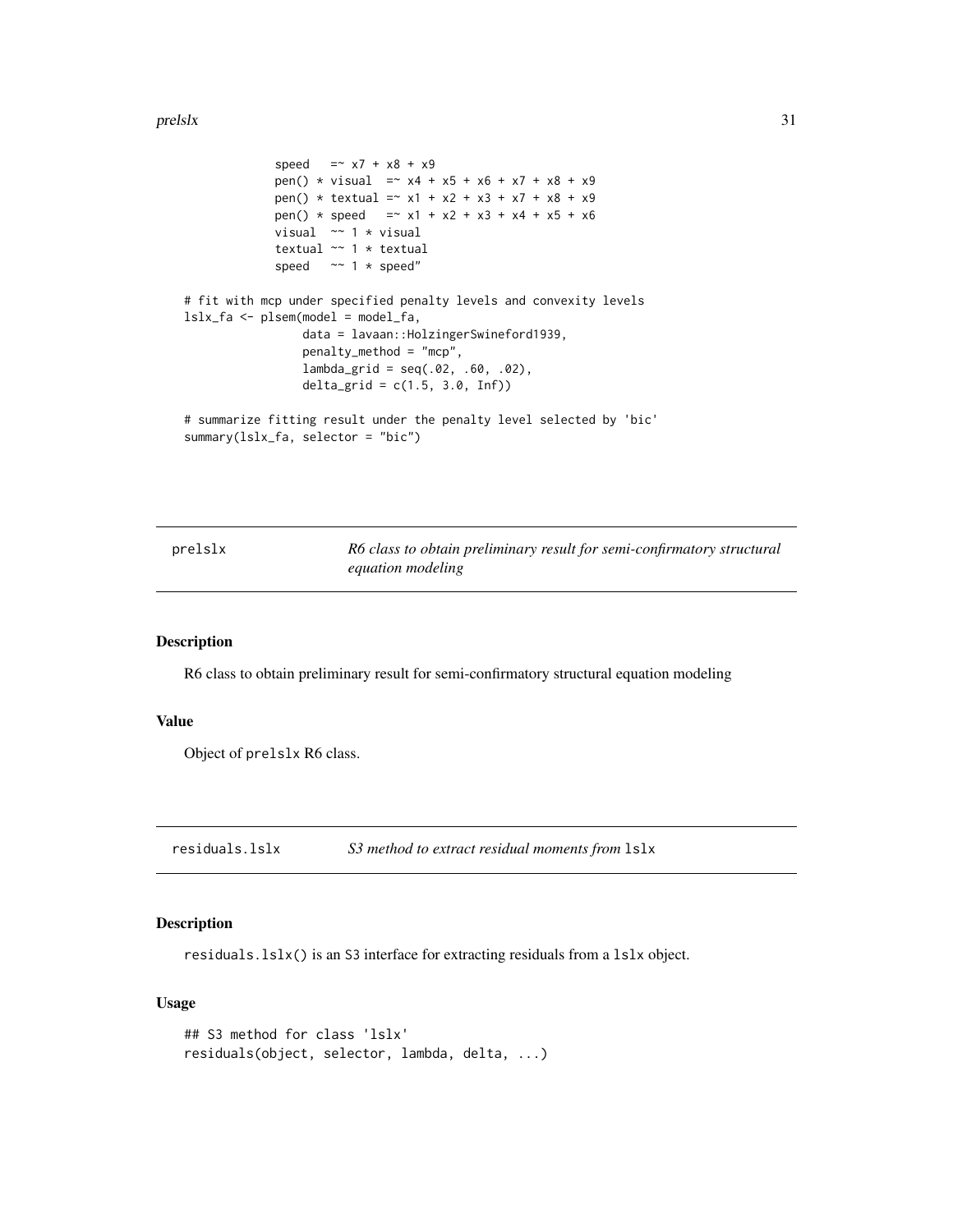# <span id="page-31-0"></span>Arguments

| object   | A fitted 1s1x object.                                                                                                                                                                                                                                                    |
|----------|--------------------------------------------------------------------------------------------------------------------------------------------------------------------------------------------------------------------------------------------------------------------------|
| selector | A character to specify a selector for determining an optimal penalty level.<br>Its value can be any one in "aic", "aic3", "caic", "bic", "abic", "hbic", or<br>their robust counterparts "raic", "raic3", "rcaic", "rbic", "rabic", "rhbic"<br>if raw data is available. |
| lambda   | A numeric to specific a chosen optimal penalty level. If the specified lambda is<br>not in lambda_grid, a nearest legitimate value will be used.                                                                                                                         |
| delta    | A numeric to specific a chosen optimal convexity level. If the specified delta<br>is not in delta_grid, a nearest legitimate value will be used.                                                                                                                         |
| $\cdot$  | Other arguments. For details, please see the \$extracted_residual_mean()<br>and the \$extracted_residual_cov() methods in 1s1x.                                                                                                                                          |

| S3 method to summarize 1s1x fitting results<br>summary.lslx |  |
|-------------------------------------------------------------|--|
|-------------------------------------------------------------|--|

# Description

summary.lslx() is an S3 interface for summarizing lslx fitting results.

# Usage

```
## S3 method for class 'lslx'
summary(object, selector, lambda, delta, ...)
```

| object   | A fitted 1s1x object.                                                                         |
|----------|-----------------------------------------------------------------------------------------------|
| selector | A character to specify a selector for determining an optimal penalty level.                   |
| lambda   | A numeric to specify a chosen optimal lambda value.                                           |
| delta    | A numeric to specify a chosen optimal lambda value.                                           |
| .        | Other arguments. For details, please see the $\text{\$summarize()}$ method in $\text{lslx}$ . |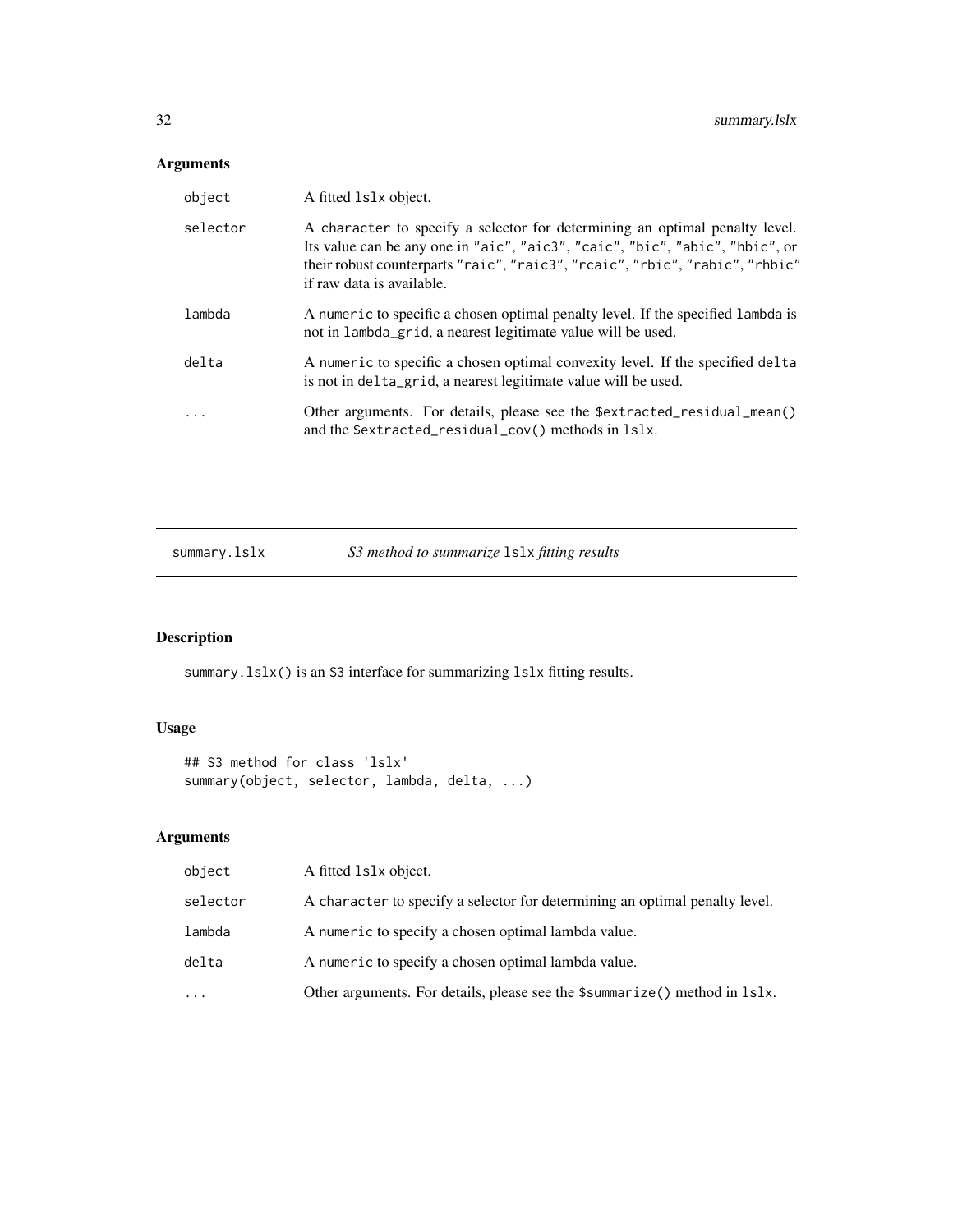<span id="page-32-0"></span>

#### Description

vcov.lslx() is an S3 interface for extracting covariance matrix of parameter estimate from a lslx object.

### Usage

```
## S3 method for class 'lslx'
vcov(object, selector, lambda, delta, ...)
```

| object   | A fitted 1s1x object.                                                                                                                                                                                                                                                    |
|----------|--------------------------------------------------------------------------------------------------------------------------------------------------------------------------------------------------------------------------------------------------------------------------|
| selector | A character to specify a selector for determining an optimal penalty level.<br>Its value can be any one in "aic", "aic3", "caic", "bic", "abic", "hbic", or<br>their robust counterparts "raic", "raic3", "rcaic", "rbic", "rabic", "rhbic"<br>if raw data is available. |
| lambda   | A numeric to specific a chosen optimal penalty level. If the specified lambda is<br>not in lambda_grid, a nearest legitimate value will be used.                                                                                                                         |
| delta    | A numeric to specific a chosen optimal convexity level. If the specified delta<br>is not in delta_grid, a nearest legitimate value will be used.                                                                                                                         |
| $\ddots$ | Other arguments. For details, please see the \$extracted_coefficient_acov()<br>method in 1s1x.                                                                                                                                                                           |